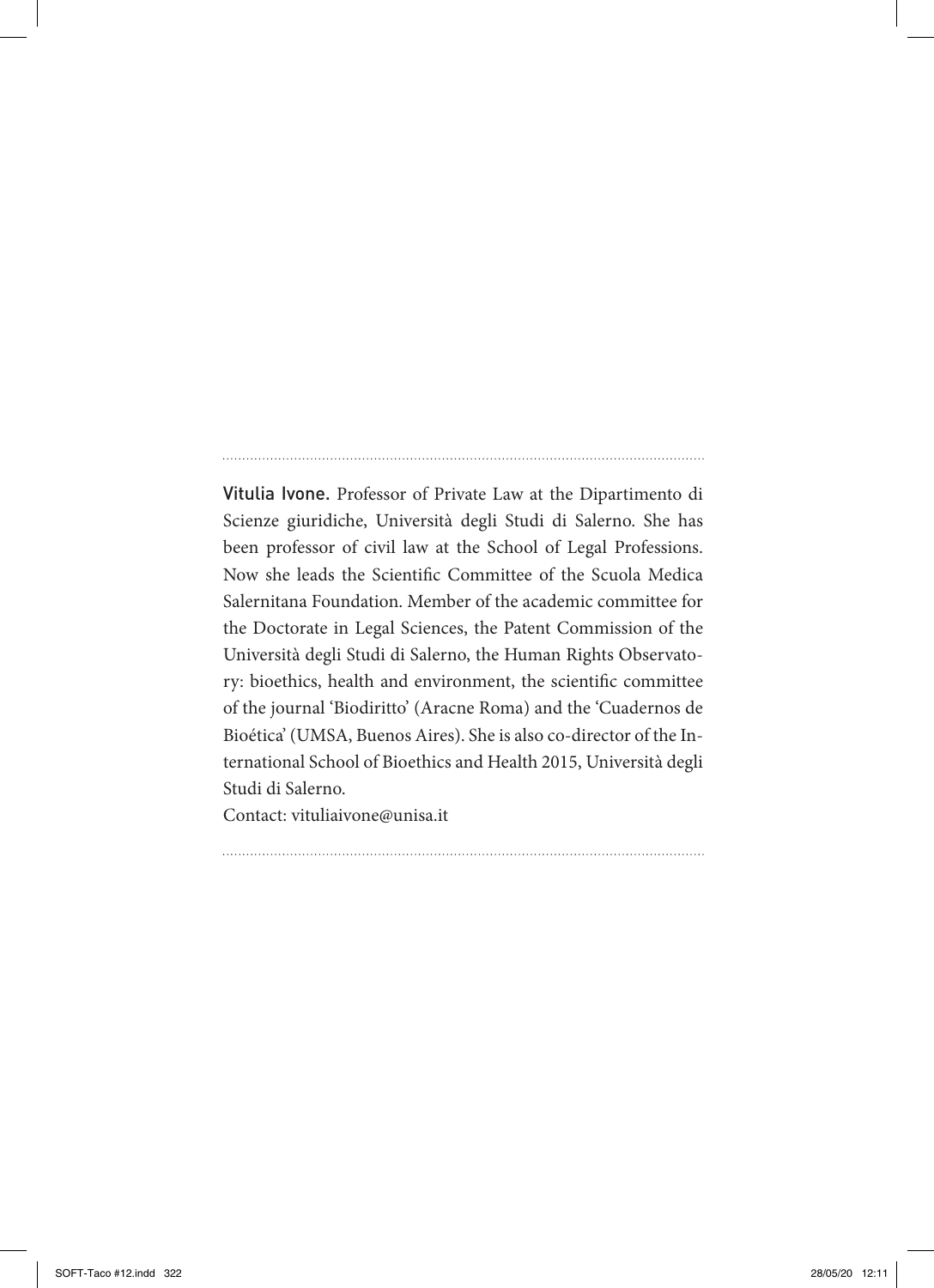*Soft Power Revista euro-americana de teoría e historia de la política y del derecho* 

*Vol. 6, 2. Julio-Diciembre 2019 ISSN (online): 2539/2239 ISSN (print): 2389-8232 http://dx.doi.org/10.14718/SoftPower.2019.6.2.18*

# **NATIONAL INSTITUTE OF FAMILY AND LIFE ADVOCATES (NIFLA) V. BECERRA, OR THE RIGHT TO BE INFORMED ABOUT YOUR OWN REPRODUCTIVE RIGHTS1**

#### Vitulia Ivone

Università degli Studi di Salerno

#### **Abstract**

The Supreme Court has issued its decision in NIFLA v. Becerra, a 5–4 vote holding that the state of California cannot compel pregnancy-resource centers to advertise for the state's abortion services. This decision represents a considerable victory for both the right to free speech and the conscience rights of pro-life Americans. The case concerned California's Reproductive FACT Act, which mandated that both licensed and unlicensed women's-health clinics (crisis-pregnancy or pregnancy-resource centers) not performing abortions had to provide a pre-written notice to clients.

Though the law related specifically to abortion, free speech was the fundamental issue at stake. This paper analyzes the history of abortion in US legislation and the perspective of one of its fundamental civil rights.

#### **Keywords**

Abortion, health, rights.

<sup>1</sup> Fecha de recepción: 15 de Noviembre 2018; fecha de aceptación: 14 de Enero 2019. El presente artículo es resultado de un proyecto de investigación desarrollado en el Dipartimento di Scienze Giuridiche, Università degli Studi di Salerno.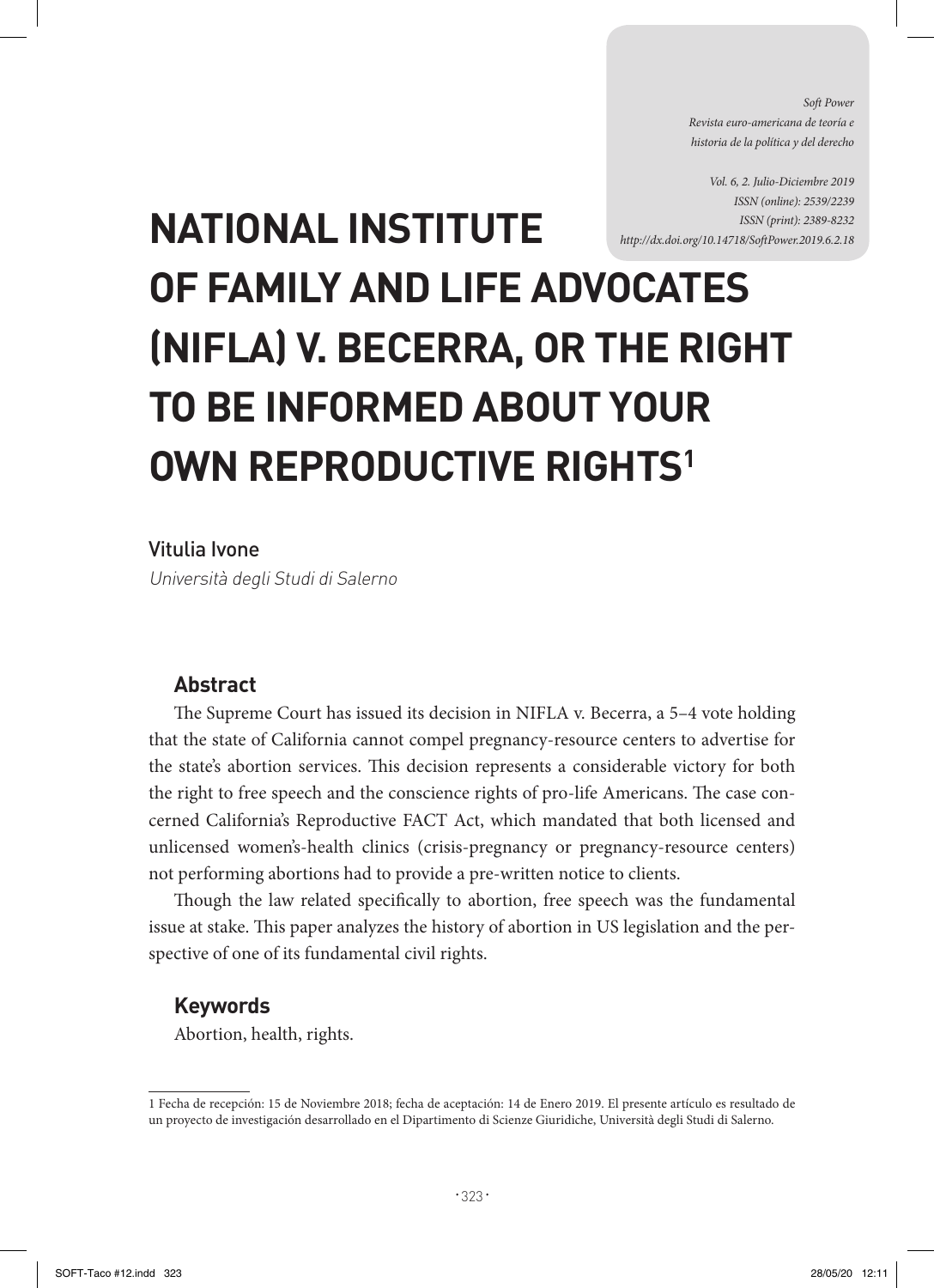#### **Resumen**

La Corte Suprema americana emitió su decisión en el caso NIFLA v. Becerra, con una votación de 5 a 4, que sostiene que el estado de California no puede obligar a los centros de recursos para el embarazo a hacer publicidad de los servicios de aborto del estado. Esta decisión representa una victoria considerable tanto para el derecho a la libertad de expresión como para los derechos de conciencia de las asociaciones estadounidenses pro-vida. El caso se refería a la Ley sobre la Reproducción de California, que ordenaba que tanto las clínicas de salud para mujeres con licencia como las que no tienen licencia (centros de recursos para embarazadas en crisis) que no realizan abortos deben proporcionar un aviso escrito previamente a los clientes.

Aunque la ley se relacionaba específicamente con el aborto, la libertad de expresión era el tema fundamental en juego. Este trabajo analiza la historia del aborto en la legislación estadounidense y la perspectiva de uno de sus derechos civiles fundamentales.

#### **Palabras clave**

Aborto, salud, derechos.

Summary: 1. Prologue. - 2. The *NIFLA v. Becerra* case and the Reproductive Fact Act of 2015. - 2.1. The *NIFLA v. Beccera* decision and the question of «deceptive speech». - 3. The legal precedents in the matter of the right to abortion. - 3.1. *Roe v. Wade* and the (up and down) path of conflict between Pro-Choice and Pro-Life. - 3.2. The *Planned Parenthood v. Casey* case and the principle of *undue burden*. - 3.3. The *Whole Woman's Health et al. V. Hellerstedt* sentence: the rule of continuity of the principle. - 4. Banning abortion as a current trend in the USA. - 5. What if *Roe v. Wade* is overturned? - 6. Some final considerations.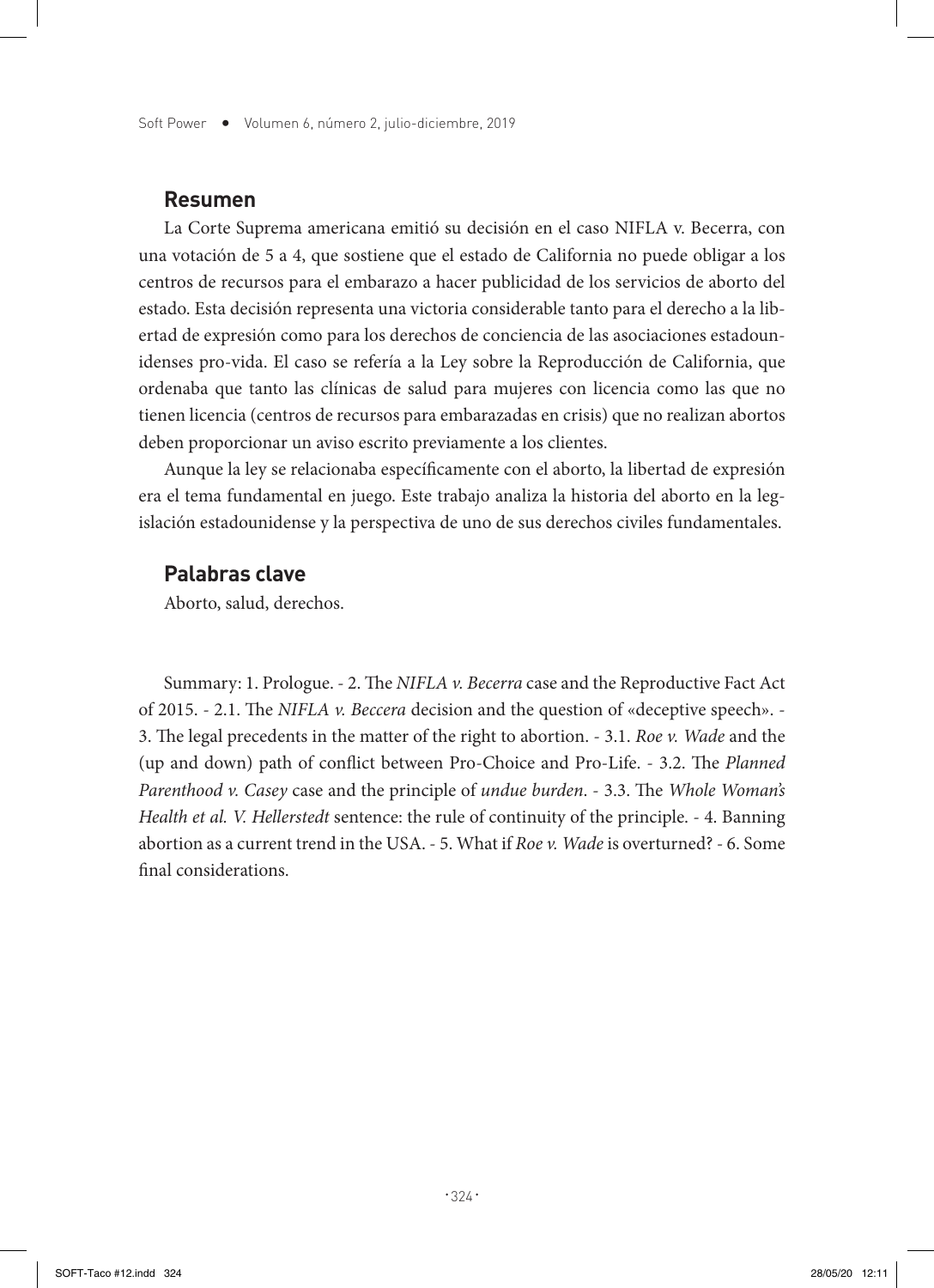Vitulia Ivone · NATIONAL INSTITUTE OF FAMILY AND LIFE ADVOCATES (NIFLA) V. BECERRA, OR THE RIGHT TO BE INFORMED ABOUT YOUR OWN REPRODUCTIVE RIGHTS

# **1. Prologue**

At the end of June last year, the U.S. Supreme Court deliberately chose to hinder the path of women who are seeking information on their reproductive rights and want to choose to practice voluntary interruption of pregnancy. Abortion is one of the issues that emotionally upsets most of American society and public discussion has often turned into an accusation of women who choose to make use of a right guaranteed by law. The strong mobilization of society on reproductive issues has split into two distinct thought movements that have gone head to head over the last thirty years, up until the most recent period that sees a turning point (and not only) towards the freedom to choose after receiving the fair and correct information (Yarnold, 1995). Women's right to abortion - sanctioned in 1973 by a Supreme Court ruling, known as *Roe vs Wade* - is under siege by both those who freely manifest in the streets, and by the world of professionals.

In the last three years, there has been a wave of restrictive measures that have limited the right to the termination of pregnancies in more than half of U.S. states. These restrictions have forced many clinics to close down and they have made the use of abortion a difficult path in various areas of the country, also due to some electoral outcomes that have recorded the prevalence of deputies coming from anti-abortion movements. The question has heavily conditioned American politics in recent decades, making abortion a constant theme in every election campaign, whereas until a few years ago in European countries - even, perhaps above all, in the Catholic ones, and among them Italy - it appeared to be a theme of the past, the interest and clamor of which belonged to history.

The complexity of the American situation has entered the halls of the Government, even with provisions aimed at affecting the behavioral modalities of women: the reference is to the decision of the State of Massachusetts to guarantee the safety of women who enter abortion clinics with "buffer zones", to protect them from intimidation and violence and to allow anti-abortion demonstrators to make pickets, distribute leaflets and therefore freely express their dissent (Howe, 2014)<sup>2</sup>. The connection between private decisions and public rules does not make the choices of women less difficult: the

<sup>2</sup> In 2007, Massachusetts passed a law that makes it a crime to stand on a public road or sidewalk within thirty-five meters of any abortion clinic in the state. Yesterday, the Supreme Court demolished the "buffer zone" of Massachusetts, siding with a group of opponents of abortion who claimed that the law was unconstitutional because it prevented them from being able to advise and offer assistance to women entering the clinics. (Così & Howe, 2014).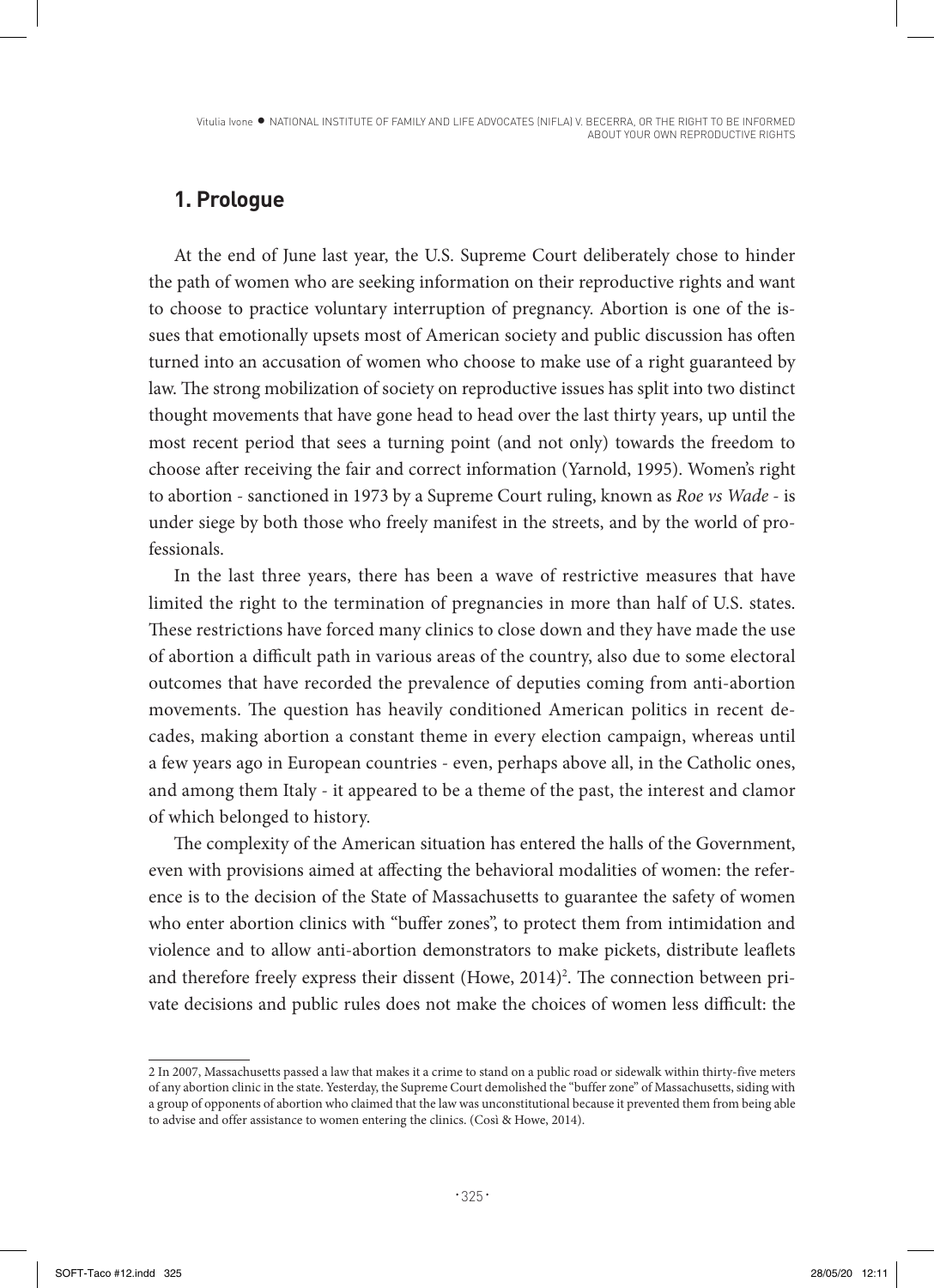perennial economic uncertainties, the unequal wage treatment between men and women, the delayed planning of the subsidiary project, the high costs of private health have in fact had an impact on the legislation, even affecting research projects and federal funding. Even though, as will be seen, the *Roe vs. Wade* sentence is weakened in its theoretical assumptions by some subsequent rulings, it continues to be the decision to refer to in assessing the constitutionality of state legislation<sup>3</sup>.

This historic decision of 1973 imposed a precise choice of value in favor of women's freedom, by inaugurating an active role for the Court in the regulation of a subject that until then had been almost neglected. Precisely this activism and the incisiveness of the interventions substantially subtracted from the States the possibility of interacting with the judicial authority. However, there is no doubt that, in the United States, there is a gap between the prudence of the legislator and the abortion practice, which affects more than one point five million young American women every year and which coincides with the exercise of one of the most controversial fundamental rights of democratic history.

At present, it is even more in the spotlight due to an interest in claiming the move in a "restrictive" sense, in order to satisfy a large part of the more conservative electorate. The case in question analyzes the themes of information asymmetries in terms of health, the cultural capacity of women to understand the messages related to the consequences connected to the voluntary interruption of pregnancy and, in the background, the fate of reproductive rights in countries where populism - and sovereign ambitions - often obscure the dutiful virtuous paths of public policies.

## **2. The case of NIFLA vs. Becerra and the Reproductive Fact Act of 2015**

In the Supreme Court decision in the case of the National Institute of Family and Life Advocates (NIFLA) *vs. Becerra* (2018), the judges ruled that California cannot force the "*crisis-pregnancy*" centers to publish "*signs about state-sponsored abortion services*", regardless of whether or not such facilities are composed of licensed physicians.

<sup>3</sup> After what seemed like a barrage of legislative attacks on abortion rights this year, some states are hitting back - as will be discussed later - by strengthening their laws to protect the right to an abortion. Illinois, Maine, Nevada, New Jersey, New York, Rhode Island, and Vermont have all passed legislation this year expanding access to abortion in various ways. In the current political climate, where some fear that *Roe v. Wade* is in danger of being gutted or overturned, state legislatures are a key battleground in the abortion fight.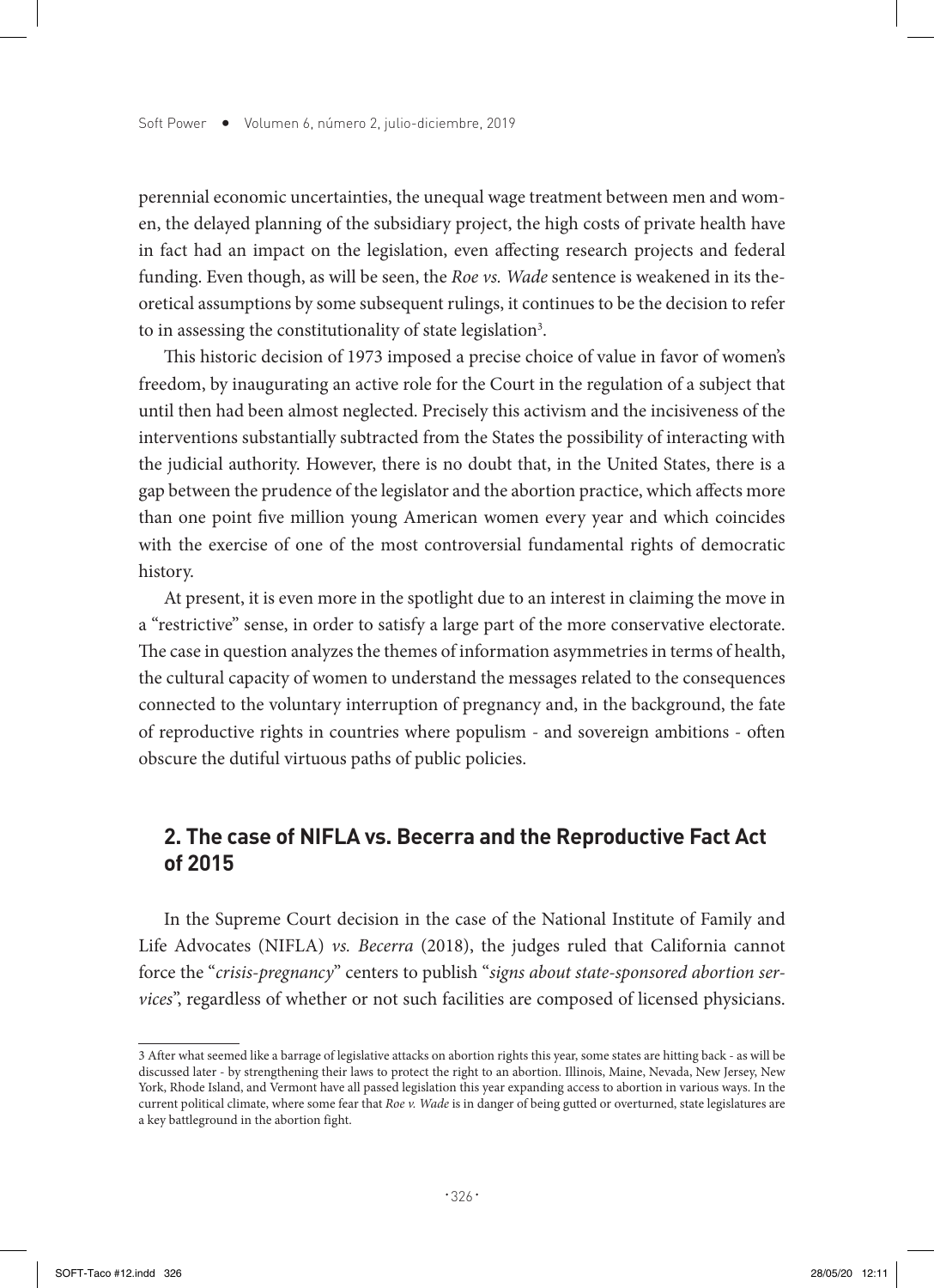The decision has in fact supported the reasons of the pro-life defenders, and has always advocated the theory that states and cities created these centers in order to provide alternative pregnancy services to women who do not want to abort. More importantly, the decision looked - and consequently favored - in a privileged manner the reasons of the pro-life voters, who trust in the interventions of the Supreme Court to limit the right of abortion in America.

The legislative substrate referred to is the Californian *Reproductive FACT Act* of 2015, which was approved after the legislator and activists worried about the increase of the "*crisis-pregnancy Centers*" within the state. Many of these centers have existed for decades and were designed to offer services to women with unexpected pregnancies, but uncertain about whether and how to perform an abortion and uncertain about the medical pathway to be undertaken. The law states that

Existing law, the Reproductive Privacy Act, provides that every individual possesses a fundamental right of privacy with respect to reproductive decisions. Existing law provides that the state shall not deny or interfere with a woman's right to choose or obtain an abortion prior to viability of the fetus, as defined, or when necessary to protect her life or health. Existing law specifies the circumstances under which the performance of an abortion is deemed unauthorized. (Reproductive FACT Act, 2015)

In other words, the law establishes that California medical centers have two legal obligations for patients who ask for help: the first is not to interfere with the woman's legal right to choose between aborting or not. In addition, the medical center must demonstrate that it is a practice with a medical license and with authorized medical personnel. Secondly, the law states that these centers must educate patients "*on California's availability of subsidized health care and its eligibility criterion*". The principle of transparency of the law requires this information to be placed in the waiting rooms of medical centers, on the free vision of patients seeking information. Many people fear that this informational methodology could have a negative impact on women's reproductive health, in particular for those coming from poorer and less culturally trained environments, therefore lacking the tools to decode medical information in those Centers generally provided (Chen, 2014). This is because the main objective of the *Reproductive FACT Act* is to allow women to know which services they can access, without worrying about financial costs. The law requires "a licensed covered facility" to affirm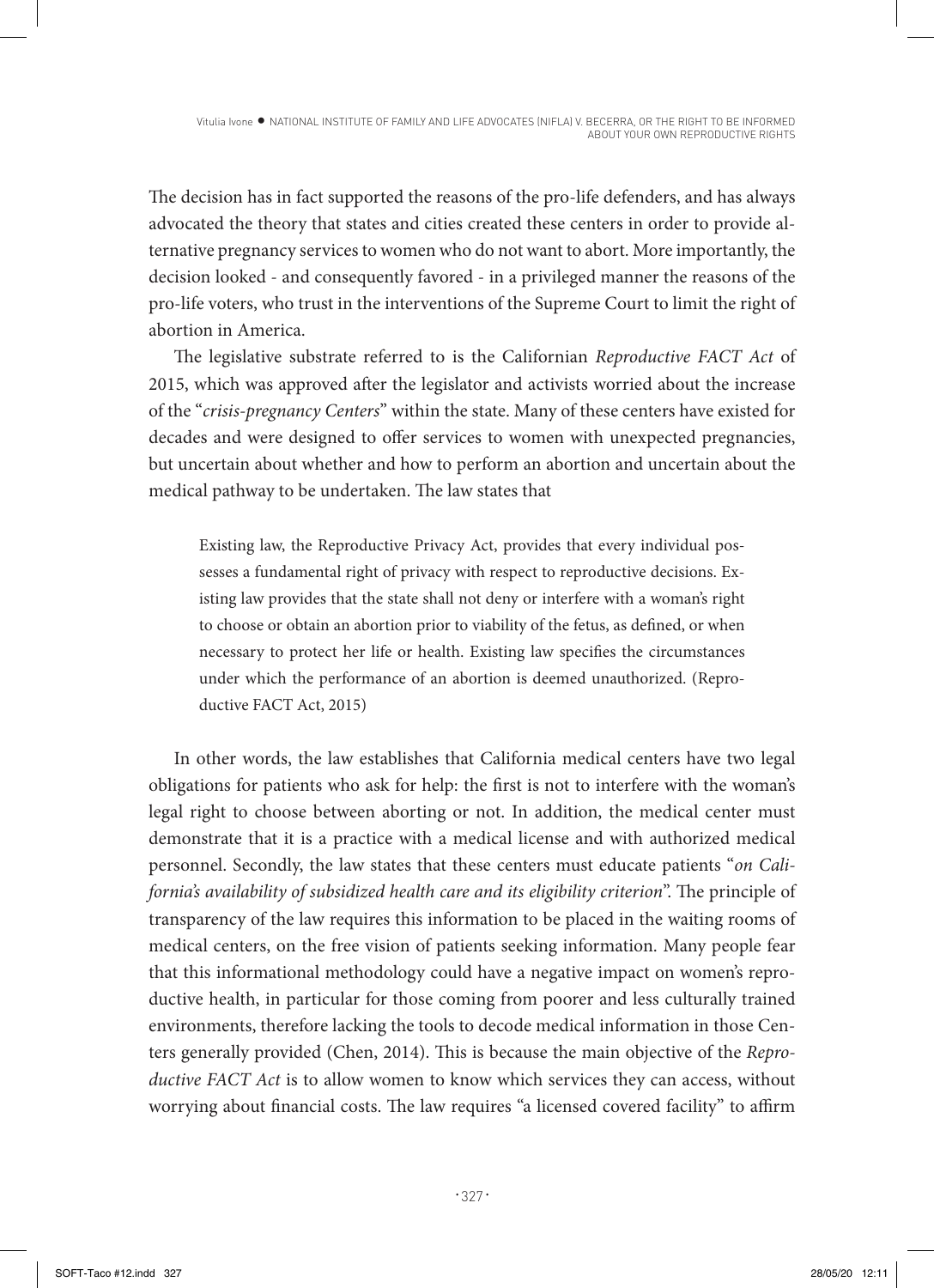the principle that "California has public programs that provide immediate free or lowcost access to comprehensive family planning services, prenatal care, and abortion, for eligible women" (Reproductive FACT Act, 2015).

In the period following the entry into force of this law, some of the "*crisis-pregnancy Centers*" have encountered difficulties in reconciling the religious choices of many of their employees and volunteers with the pregnancy termination project. In this sense, it was supported that California - through the enactment of the *Reproductive FACT Act* had violated the rights of the First Amendment of these people, because it obliged them to operate in contempt of how much they cared about their respective consciences. In the *NIFLA vs. Becerra* decision - taken by majority - Judge Clarence Thomas agreed that the law could endanger the First Amendment, stating that this legislative instrument "imposes a government-scripted, speaker-based disclosure requirement that is a wholly disconnected from the State's informational interest" (NIFLA vs. Becerra, 2018). Now, again in the judgment of Judge Thomas, since the law selected only certain types of structures, there was a risk "*of only limiting the speech of those who disagree with the state views on abortion*".

One of the great questions arising from this case is whether California can regulate communications in the "*crisis-pregnancy Centers*" as a form of "*professional speech*", a somewhat confusing legal category that allows states to ask doctors and lawyers to disclose medical or ethical facts without the mediation of the professional who is able to simplify legal procedures or explain medical diagnoses in depth. California has argued that these "*crisis-pregnancy Centers*" are authorized medical providers and should be regulated to allow women not to be confused about the nature of unauthorized facilities for the ambiguous advertising message they launch. In particular, one of the judges argued that if California wanted to make sure low-income women knew about its low-cost family planning services, the way they chose was not acceptable. Another judge had a different opinion according to which the *Reproductive FACT Act* represents a paradigmatic example of the serious threat that occurs when the government tries to impose its message in place of the individual will. The theme that emerged is therefore one of balancing the rights of the First Amendment with public health concerns, in terms of the need to provide (potential) patients with accurate and correct information.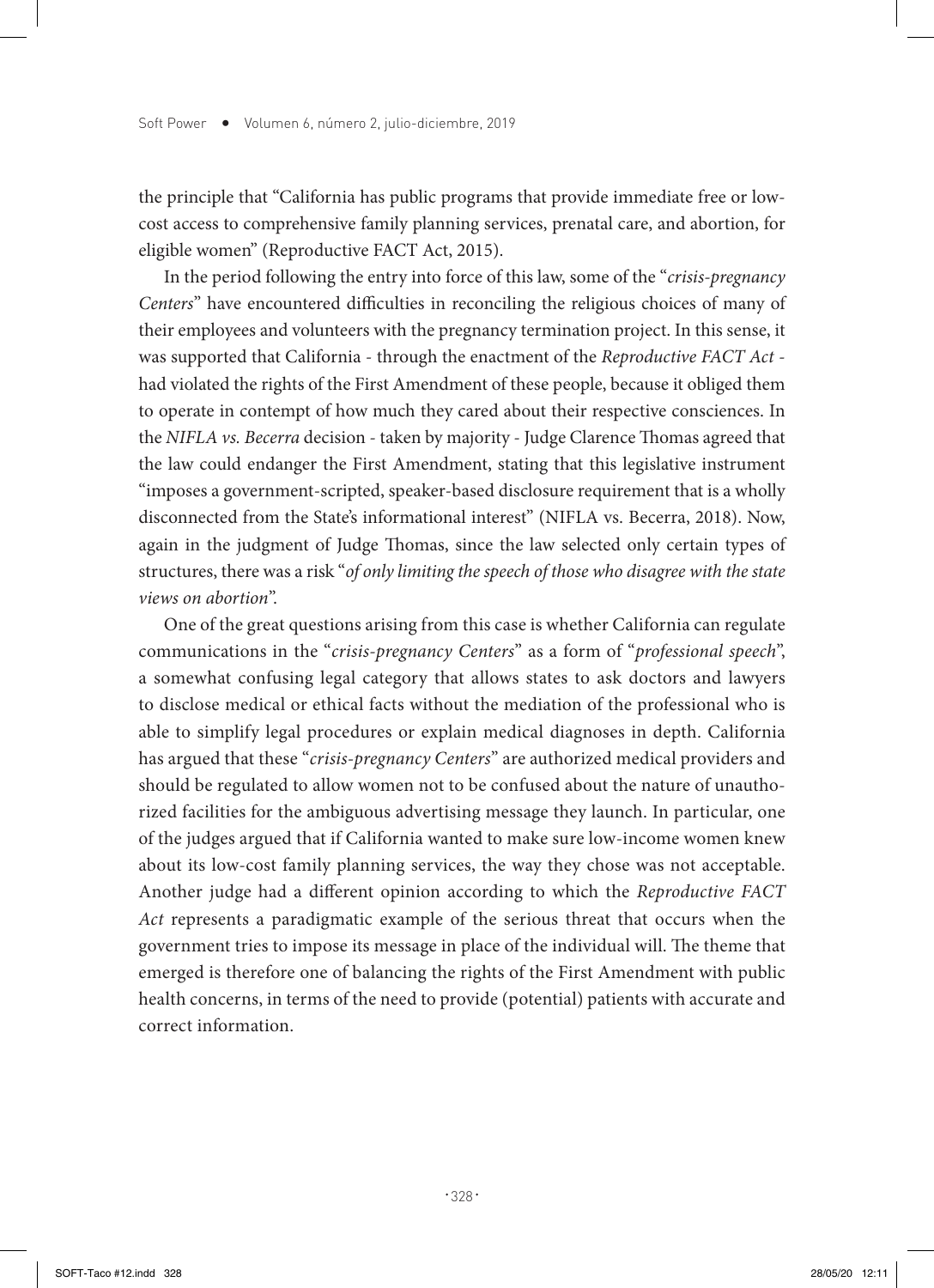Vitulia Ivone · NATIONAL INSTITUTE OF FAMILY AND LIFE ADVOCATES (NIFLA) V. BECERRA, OR THE RIGHT TO BE INFORMED ABOUT YOUR OWN REPRODUCTIVE RIGHTS

## 2.1. The NIFLA vs. Becerra decision and the theme of «deceptive speech»

The 2018 *NIFLA vs. Becerra* case of the Supreme Court was framed as a debate on abortion rights, but a new analysis reveals that the Court has been silent on one of the key questions of the case: the «*deceptive speech*»4 and the potential violation of the rule of informed consent. California law has required that clinics that attend to the needs of pregnant women provide "one of two government notices": one for authorized clinics on the availability of state health services, including abortion, and one for unlicensed clinics they notify to potential customers that the clinics are not authorized medical facilities and do not have authorized medical professionals on site. In its decision, the Supreme Court found that both the requirements of "government notices" violated the rights of the clinic, present in the provisions of the First Amendment. Although the law itself does not refer to the clinics in question as centers of pregnancy in crisis that oppose abortion, the Court found that these clinics "were targeted in an important lesson for policymakers".

At a closer look, in addition to the Court's conclusions on the ability of States to regulate the issue of reproductive health, the *NIFLA vs. Becerra* decision, seems to have wider implications for the government's ability to request "purely factual disclosures in the commercial context" (Pomeranz, 2019). These requirements - which are essentially related to commercial rules - have been designed and regulated to protect the consumer and public health instruments intended to prevent deception or warn consumers of potential damage to health and safety. The courts regularly support these disclosure requirements<sup>5</sup>; however, as noted by careful doctrine, in the last two decades the Supreme Court has guaranteed greater protection for businesses and reduced deference to government regulations. In *Becerra*, the Court found that the *Zauderer vs. Office of Disciplinary Counsel* decision does not apply to the aforementioned requirements, because communications are not limited to "purely factual disclosures"6 .

<sup>4</sup> The reference is to research conducted by the NYU College of Global Public Health, published in the American Journal of Public Health.

<sup>5</sup> The commercial disclosure requirements include, for example, information on calories in restaurant menus, as consistent with the First Amendment: in this sense, the *Zauderer vs. Office of the Disciplinary Counsel* decision taken by the Supreme Court of 1985.

<sup>6</sup> *Zauderer vs. Office of Disciplinary Counsel, Supreme Court of Ohio*. 471 U.S. 626 (1985).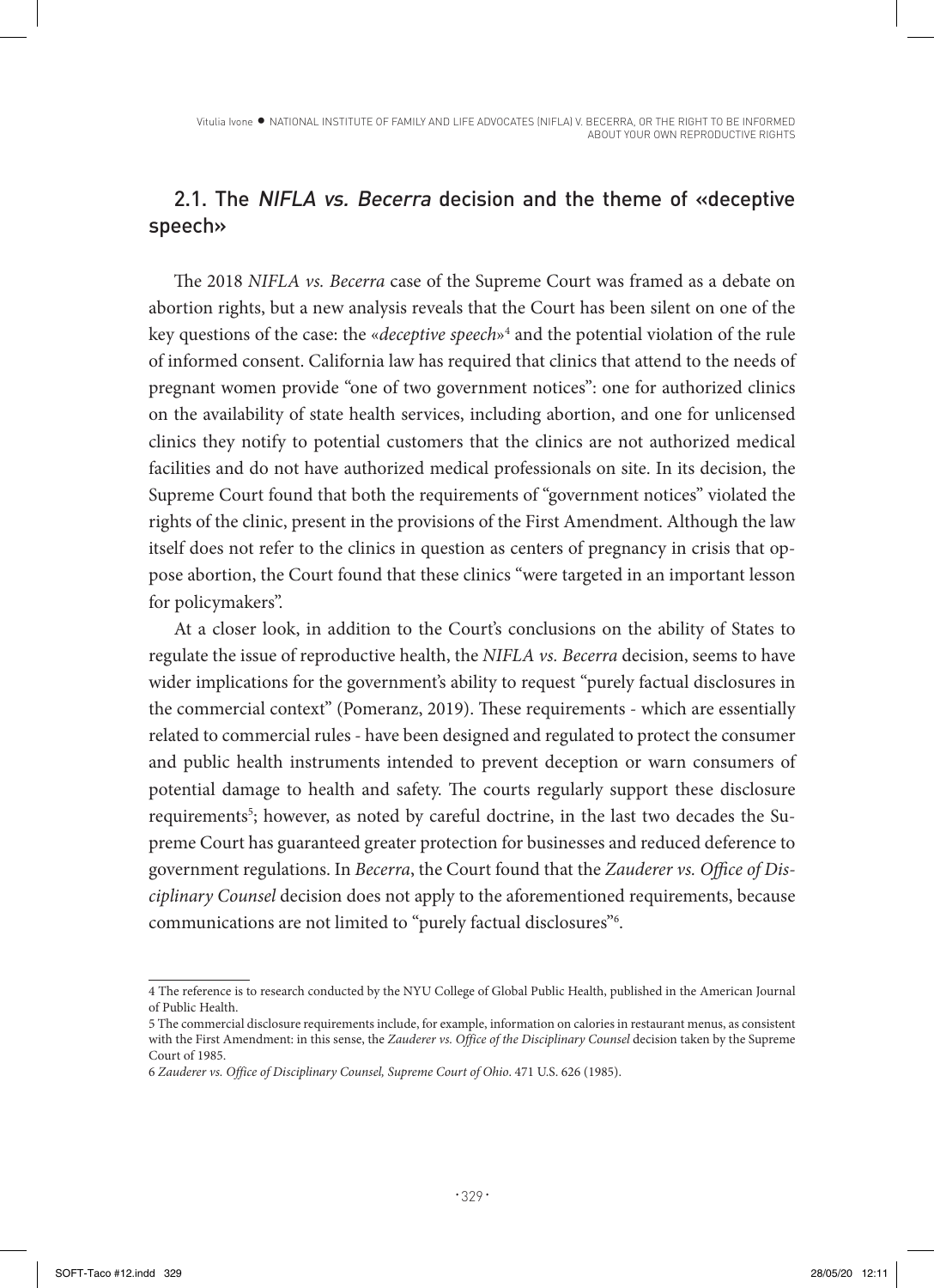It appears that the Court has deliberately avoided addressing the problem of "deceptive speech", a central theme for the reasoning to be conducted in relation to information provided in unlicensed California clinical facilities. Therefore, the incomplete opinion of the Supreme Court creates new uncertainties about the government's ability to request the disclosure of correct and concrete information in the context of reproductive health services and more generally in the commercial context. However, the Court's silence on "deceptive speech" highlights a potential road to future regulation.

The current orientation of the U.S. Supreme Court is to believe that states can prohibit abortion after ascertaining fetal viability, as long as there are exceptions for the life and health (both physical and mental) of women. According to this orientation, vitality - which can vary from 24 to 28 weeks after the beginning of a woman's last menstrual cycle - must be determined on an individual basis and decisions on both fetal viability and women's health are at the discretion of the physician. In addition, states may not require additional medical personnel to confirm the judgment of a treating physician that a woman's life or health is at risk in the event of a medical emergency. The requirements requested by the Court concern the times and circumstances of an abortion in the hands of the patient and, after its *viability7* , the doctor.

Most states limit abortion at a specific time during pregnancy, which normally lasts 40 weeks. In recent years, however, some state policymakers have attempted to provoke a challenge to the Supreme Court, prohibiting abortion before vitality. Federal and state courts have consistently blocked the application of laws prohibiting abortion for 13 weeks, but more than a third of states have successfully implemented what are termed "20-week abortion bans". These bans are based on the belief that a fetus can feel pain 20 weeks after fertilization (an estimated date of conception), equivalent to 22 weeks. Other states have enacted laws that strictly prohibit or limit abortion in the second or third trimester (starting from 13 weeks and 25 weeks of pregnancy respectively). In the event of a dispute, the courts have effectively exceeded the laws in force, introducing a general ban on abortion in a given week or in a given quarter, in addition to specific ones with exceptions relating to the right to health. However, not all of these restrictions have been challenged in court. As a result, some states have precepts that do not meet the Court's requirements: for example, Michigan allows a post-operative abortion only if the

<sup>7</sup> When the Supreme Court speaks of viability, it tends to refer to "The point at which a fetus can sustain survival outside the womb. Determined based on the fetus's developmental progress and may vary by pregnancy. A fetus generally reaches viability between 24 and 28 weeks LMP".

According to Hart Ely (1996), the use of the concept (moral rather than legal in nature) of "viability", which marks the moment when the fetus becomes "potentially able to live outside the mother's womb, albeit with artificial aid".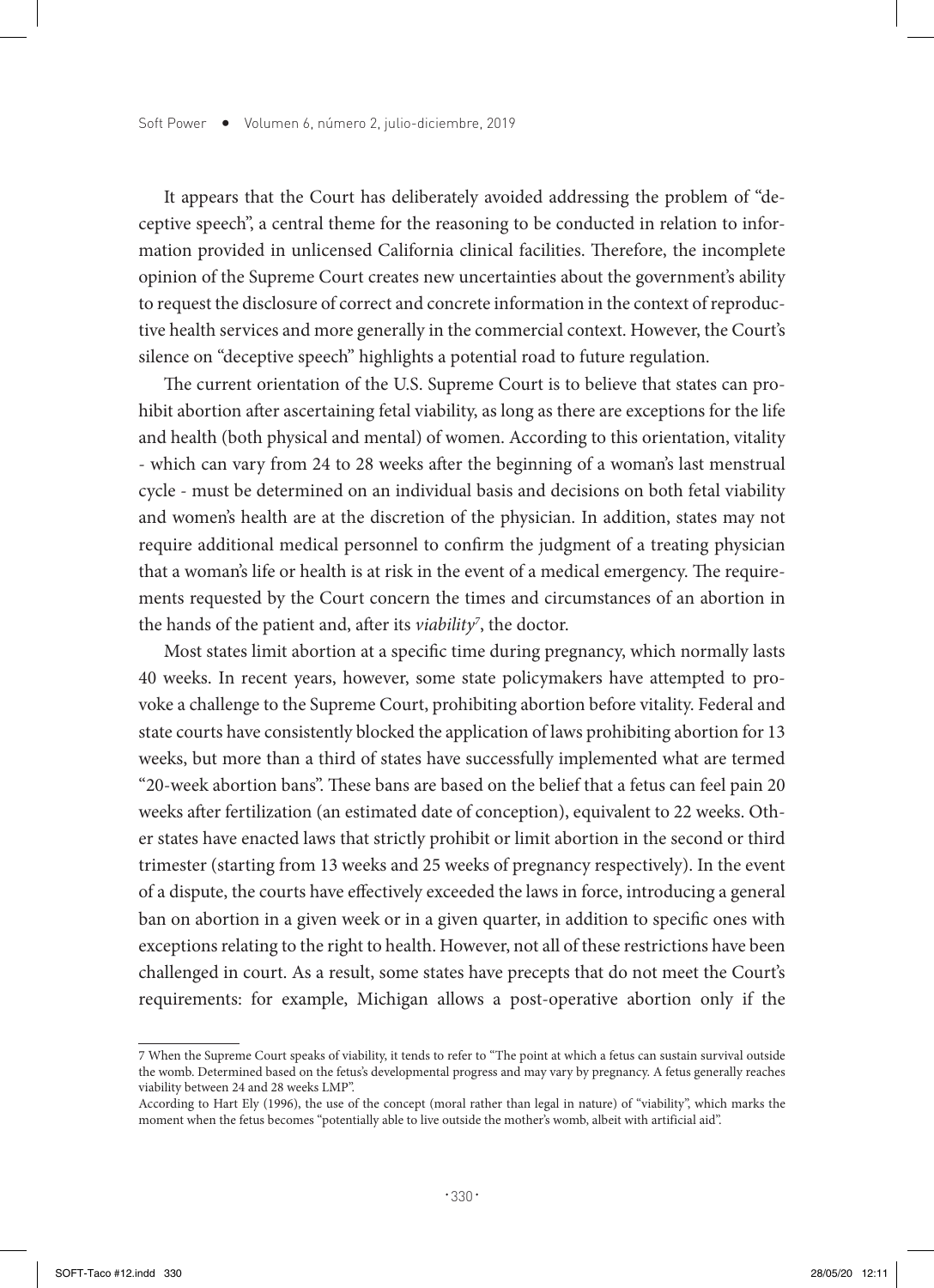woman's life is in danger, a clear violation of the health exception requested by Roe. Furthermore, some States continue to maintain and enact new laws requiring the involvement of a second doctor to certify or attend abortion in particular circumstances.

The decision of the *NIFLA vs. Becerra* case falls in this context: it was taken with five votes against four. The verdict entails the revocation of a California state law (the *Reproductive FACT Act*, or FACTA, 2015) which will prevent forcing the fake abortion clinics exposing information boards on the possibility, for the women who go there, to be able to turn to other structures should they decide to abort. According to the provisions of the FACTA, the "crisis-pregnancy Centers" had to provide exhaustive information to patients about the possibility of free (or very low clinical costs for) abortion, and it had been approved given the widespread use of these centers, which are supported from the pro-life movement. Predictably, the law did not find favor with many "crisis-pregnancy Centers" and with NIFLA, which sued, alleging the violation of their right to express: informing patients of those practices meant forcing the staff of the clinics to go against one's conscience and one's ethical imperatives.

This was precisely the motivation accepted by Judge Justice Clarence Thomas which led to the Court's ruling: many of those centers set themselves a religious mission and forcing them to act contrary to it would mean violating the First Amendment. According to Thomas, in fact, the law imposes "a requirement predetermined by the government" which is "completely detached from the interest in informing the state" and closer instead to the wishes of the parliamentarians who supported it. Thomas also commented that, if the State of California intends to educate its population about the services offered in the context of abortion, it must do so with an adequate campaign, and not delegate the task to the "crisis-pregnancy Centers".

# **3. Legal precedents regarding the right to abortion**

The long road to legalizing voluntary abortion in the United States was fraught with difficulties: consider that a Connecticut state law - dating back to 1879 - criminally prohibited the use of any type of contraceptive (Rizzieri, 2001)<sup>8</sup>. In 1972, The Supreme Court held that the law was unconstitutional, as it violated the spouses' right to privacy:

<sup>8</sup> As claimed by Rizzieri (2001), "In 1961 Estelle Griswold, physician and director of Planned Parenthood League of Connecticut, was accused of providing her patients with information on how to prevent conception, in particular by advising women to use particular types of birth control."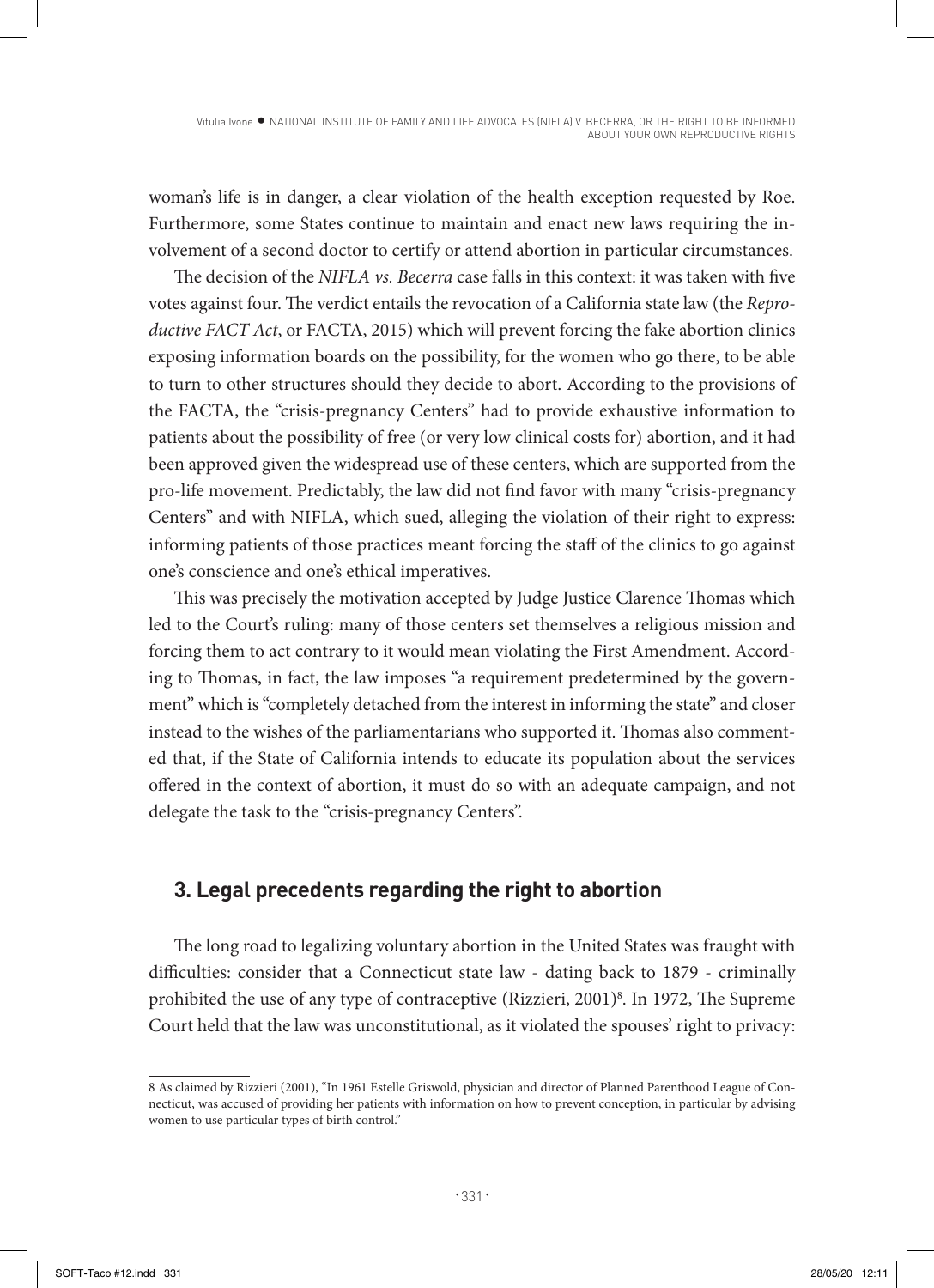in other words, the prohibition involved an illegal intrusion of the state into married life, hindering choices that had to be referred to the exclusive will of spouses<sup>9</sup>. The reference to the *right of privacy* was first expressed by the Supreme Court, according to which, although not expressly mentioned ("unenumerated") in the *Bill of Rights* (and subsequent amendments to the Constitution), this right had full constitutional significance and it was found in the "folds" of some Amendments<sup>10</sup>, which presupposed the existence of "penumbras" or "zones of privacy" from which the existence of a more general right to *privacy* could be derived.

Already at the beginning of the seventies of the last century, the movements protecting women's rights and advocating the legalization of abortion had taken a prominent position in public opinion. While the anti-abortionists were mostly represented by various religious organizations, which were not able to oppose a common front to the abortionists' claims. Often finding themselves in conflict with each other, many doctors took to the *pro-choice* coalition: the category was traditionally opposed to abortion, but now it was demanding its liberalization, taking note of the fact that many of its members already executed it in violation of the law. In addition to recognizing the freedom to abort, in this context, and based on the English model, the doctor has a decisive role in the choice of the woman to interrupt the pregnancy. The Supreme Court in 1973 was aware of the role assumed by the *right of privacy*, and the fact that it represented a concept of synthesis, which contained freedom of different content within its scope. In fact, in this case, the Court affirmed that the content of the right to *privacy* was sufficiently wide enough to include the freedom of a woman to decide the fate of her pregnancy (Rizzieri, 2001). Following the 1973 Supreme Court ruling, there has been a rapid multiplication of privately run specialized clinics. The *Planned Parenthood* organization is one of the protagonists of the abortion movement and numerous legal disputes and it has taken on an almost monopolistic role in the management of abortion clinics<sup>11</sup>.

In the following decades, we witness significant decisions, up to reaching the sentence in comment. In recent times, American states have approved more than 400 state restrictions on abortion, which have contributed to the abundant misinformation about

<sup>9</sup> With the Eisenstadt vs. Baird decision (1972) the free use of contraceptives was also recognized to unmarried people. 10 The reference is to the First, the Third, the Fourth, the Fifth and the Ninth Amendment.

<sup>11</sup> The Planned Parenthood organization has often been accused of unfair competition with other private clinics. One of its accusers is the lawyer Bill Baird, historical leader of the abortion movement, according to which "Planned Parenthood goes into new geographic area and opens a clinic near a preexisting abortion clinic that is independent of Planned Parenthood… because Planned Parenthood is a recipient of large federal grants, it is able to provide abortions at a much lower fee than a private abortion clinic can. Hence, over the course of time, the preexisting private abortion clinic, unable to compete with the lower fees offered by Planned Parenthood affiliates, is forced to go out of business". See Yarnold (1995).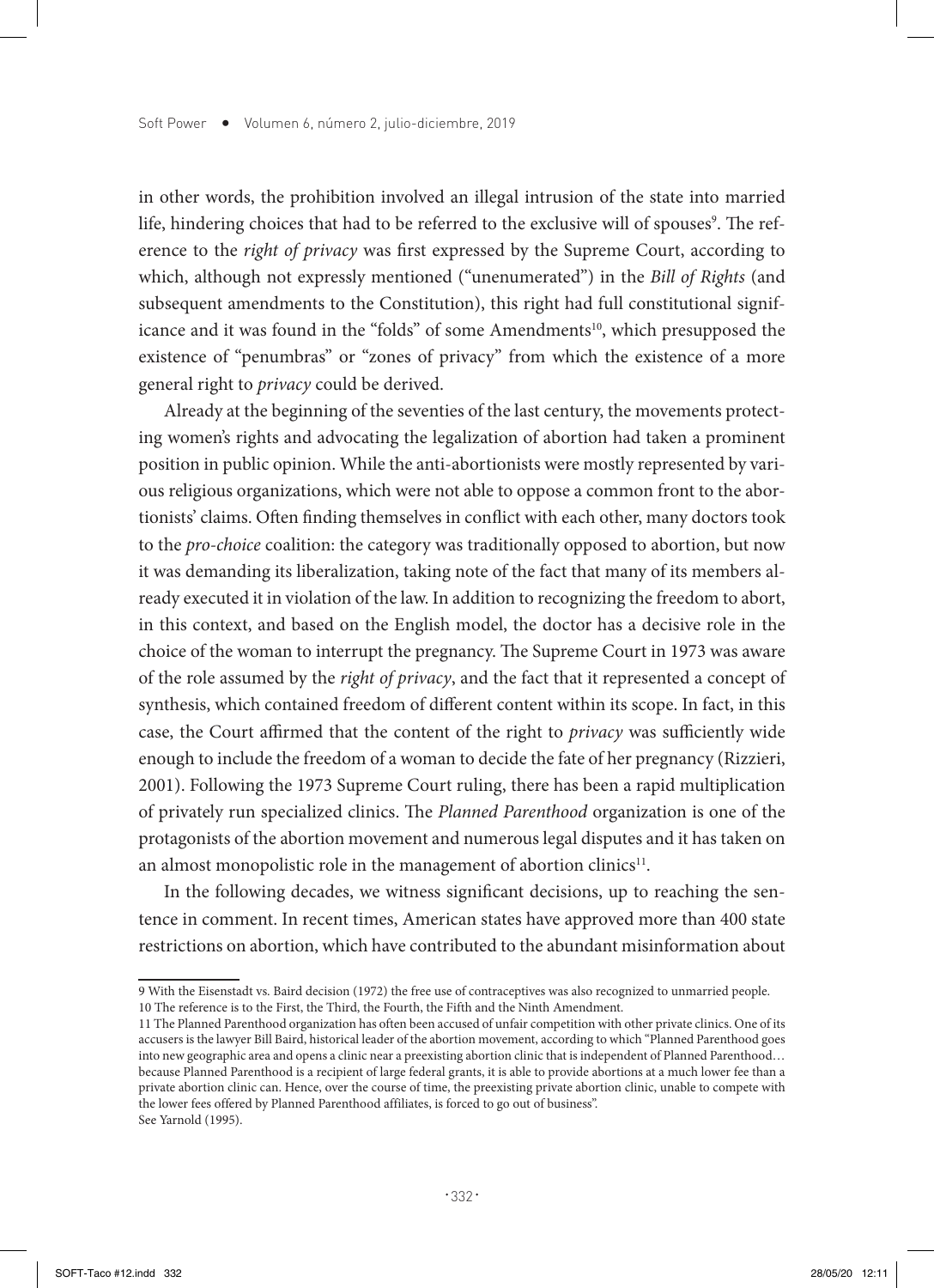Vitulia Ivone · NATIONAL INSTITUTE OF FAMILY AND LIFE ADVOCATES (NIFLA) V. BECERRA, OR THE RIGHT TO BE INFORMED ABOUT YOUR OWN REPRODUCTIVE RIGHTS

procedures and treatments for this medical practice. These state laws restrict access and are often not based on medical science, as evidenced by the growth of pregnancy crisis centers (CPCs), which are organizations designed to convince women not to abort. These structures represent a problem not only for access to voluntary termination of pregnancy, but for reproductive health in general. *Crisis pregnancy Centers* often receive state funding and are significantly more widespread than abortion clinics in the United States, and they are often located near abortion clinics in an attempt to divert patients from abortion centers and route them to CPCs. Recent Supreme Court decisions ensure that access to abortion will be an important area of political challenge for both conservatives and progressives, hinting at potential drastic changes in access to abortion services and reproductive rights more generally, all over the United States. In order to frame such a demanding issue, this essay intends to reconstruct the most significant cases in the path of women's reproductive rights, to arrive at the latest legal decisions on the subject.

## **3.1. Roe vs. Wade e the (up and down) path of the conflict between Pro-Choice and Pro-Life.**

In its famous abortion decisions, the U.S. Supreme Court recognized a constitutional right to abortion, but stated that the States could prohibit abortion after fetal vitality - the point where a fetus can sustain life outside the womb - if their policies meet certain requirements (Pomeranz, 2019). The *Roe vs. Wade* judgment is a very important sentence of 1973. It is one of the most controversial that the United States Supreme Court has ever pronounced. The two parties involved - Roe and Wade - have become, (not only) in American culture, the representatives of two different currents of thought in relation to the question of abortion: the first of the two embodies the current *Pro-Choice*, and Wade's vision represents the spirit of *Pro-Life*. In *Roe vs. Wade*, Norma McCorvey, known as Jane Roe (pseudonym used for the protection of privacy), fell pregnant for the third time, and decided to start - with the support of the lawyer Sarah Weddington - a trial before the District Court against the anti-laws abortion of the State of Texas, where the abortion ban was in force, except in cases where the life of the woman was put at risk (Scheb & Scheb II, 2002). Wade, the lawyer who represented the State of Texas in disagreement with the Federal Court's decision - decided to appeal to the Supreme Court, which, in the aforementioned year, issued the sentence that influenced not only the specific case but the fate from 46 other States (Linton, 2012).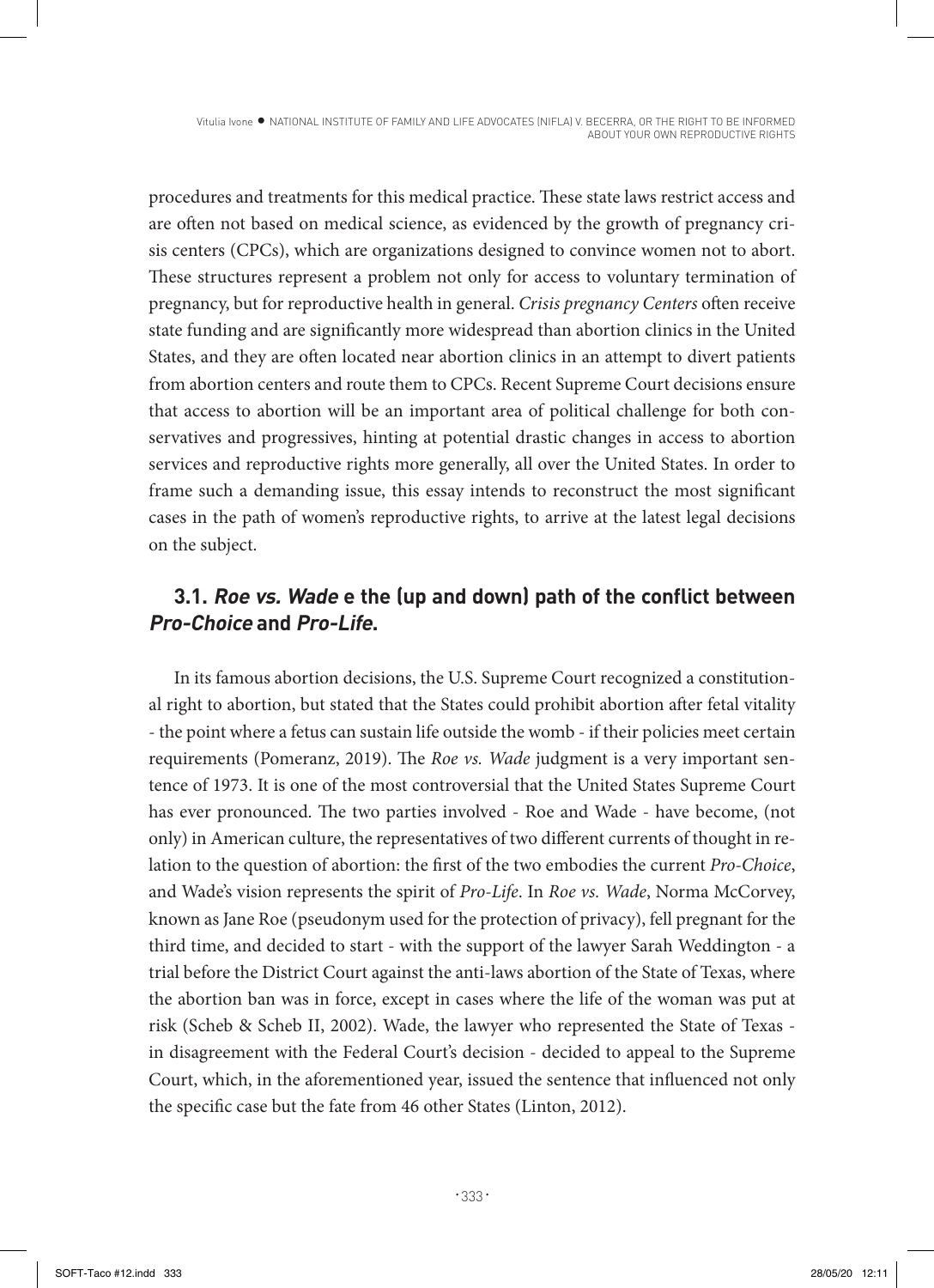The request, made by Weddington, for the declaration of unconstitutionality of the Texan law was accepted by the Court on the basis of the interpretation of Amendment IX of the Constitution, which mentions individual rights (including the right to privacy), and the possibility of the latter being supplemented by other rights not explicitly expressed in the Constitution. The right to choose about the future of one's pregnancy was included among them. Both the District Court and the Supreme Court of the United States declared the contested law unconstitutional, holding that the limitations imposed on the woman's decision to abort violated her *right to privacy*, a right which, although not expressly provided for by the Constitution, had already been previously identified by the case law based on the *penumbra* of other rights in the *Bill of rights*. In particular, the Supreme Court stated that

This right of privacy, whether it be founded in the Fourteenth Amendment's concept of personal liberty and restrictions upon state action, as we feel it is, or, as the District Court determined, in the Ninth Amendment's reservation of rights to the people, is broad enough to encompass a woman's decision whether or not to terminate her pregnancy. (*Roe v. Wade*, 1973)

However, this right was not conceived as absolute, but rather conditioned and limited by the presence of the State's interest in the protection of potential life, whose relevance is manifested increasingly in the course of pregnancy.

The State's interest in protecting women's health, on the one hand, and that of protecting potential life, on the other, were then outlined by the Court distinguishing three different phases with reference to the evolution of pregnancy:

(a) For the stage prior to approximately the end of the first trimester, the abortion decision and its effectuation must be left to the medical judgment of the pregnant woman's attending physician.

(b) For the stage subsequent to approximately the end of the first trimester, the State, in promoting its interest in the health of the mother, may, if it chooses, regulate the abortion procedure in ways that are reasonably related to maternal health. (c) For the stage subsequent to viability the State, in promoting its interest in the potentiality of human life, may, if it chooses, regulate, and even proscribe, abortion except where necessary, in appropriate medical judgment, for the preservation of the life or health of the mother. (Adams, 2005).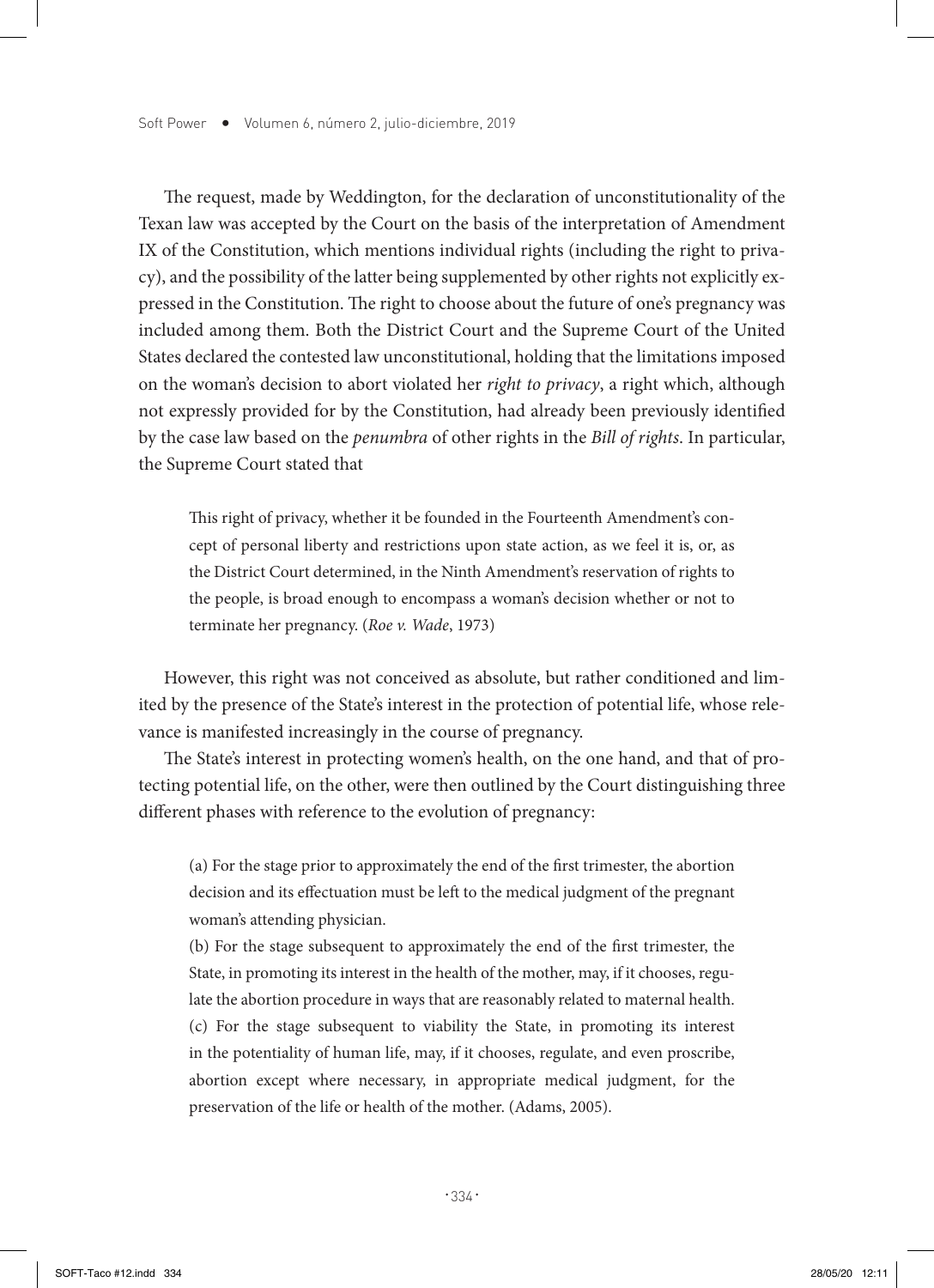Vitulia Ivone · NATIONAL INSTITUTE OF FAMILY AND LIFE ADVOCATES (NIFLA) V. BECERRA, OR THE RIGHT TO BE INFORMED ABOUT YOUR OWN REPRODUCTIVE RIGHTS

With 7 votes in favor and 2 against, on 22<sup>nd</sup> January 1973, the Supreme Court delivered a sentence that today still represents a precedent *in primis* for the right to abortion in the American panorama, and even worldwide. With this sentence, in fact, abortion is legalized in the United States, harmonizing a discipline that up until then had been independently regulated by each individual state. According to the legislation of some States, the possibility of interrupting the pregnancy was foreseen only in the cases in which the life of the woman was in danger, following a rape, or for fetal malformations; in others, however, it was forbidden in any case. As established by the Court, in 1973 women were recognized as having the right to decide whether to continue or terminate a pregnancy, based on the interpretation of the XIV Amendment to the United States Constitution, according to which no State can put in place or give executing laws that disregard the privileges or immunities enjoyed by US citizens as such; and no State will deprive any person of life, liberty or property, without "due process of law", nor will it deny anyone, within the scope of its sovereignty, "equal protection of the laws" (Barsotti, 1999).

# **3.2. The Planned Parenthood vs. Casey case and the principle of undue burden**

In 1992, the attention of the supreme judges again focused on the topic of voluntary interruption of pregnancy with the case of *Planned Parenthood vs. Casey*12. In this sentence, with the favorable vote of 5 judges, the Supreme Court expressed itself again in favor of the "Roe" theory, introducing the principle of "*undue burden*", which meant the impossibility on the part of the State legislation to introduce obstacles aimed at

<sup>12</sup> According to the Court's opinion expressed in this decision, abortion "[involves] the most intimate and personal choices may make a lifetime, central and personal liberty protected by the Fourteenth Amendment. At the heart of liberty is to define one 's own concept of existence, of meaning, of the universe, and of the mystery of human life. Beliefs on these matters could not define themselves with the state".

In this ruling, the question of constitutionality concerned five articles of the Pennsylvania *Abortion Control Act* of 1982. The articles set specific requirements before granting access to the IVG: informed consent given at least 24 hours before the procedure; in the case of the presence of a minor, the informed consent of a parent or approval by a judge; in the case of a married woman, declaration of having notified the spouse of his intention to abort.

Furthermore, the Pennsylvania *Abortion Control Act* excluded the requirements listed above in the event of a medical emergency.

In this decision - characterized by a strong division (4 to 3) - the Court reaffirmed its decision in *Roe vs. Wade* in which the Court recognizes the right of a woman to be able to abort; has decided that the limits to the right to access IVG must be based on the so-called "Undue burden test" (excessive burden test): it has been argued that the definition of "emergency" is wide enough to not consist in an excessive burden; stated that informed consent and parental consent in the case of a minor does not correspond to an excessive burden and stated that the requirement that a married woman must certify that she has notified her spouse constitutes an excessive burden and is therefore invalid..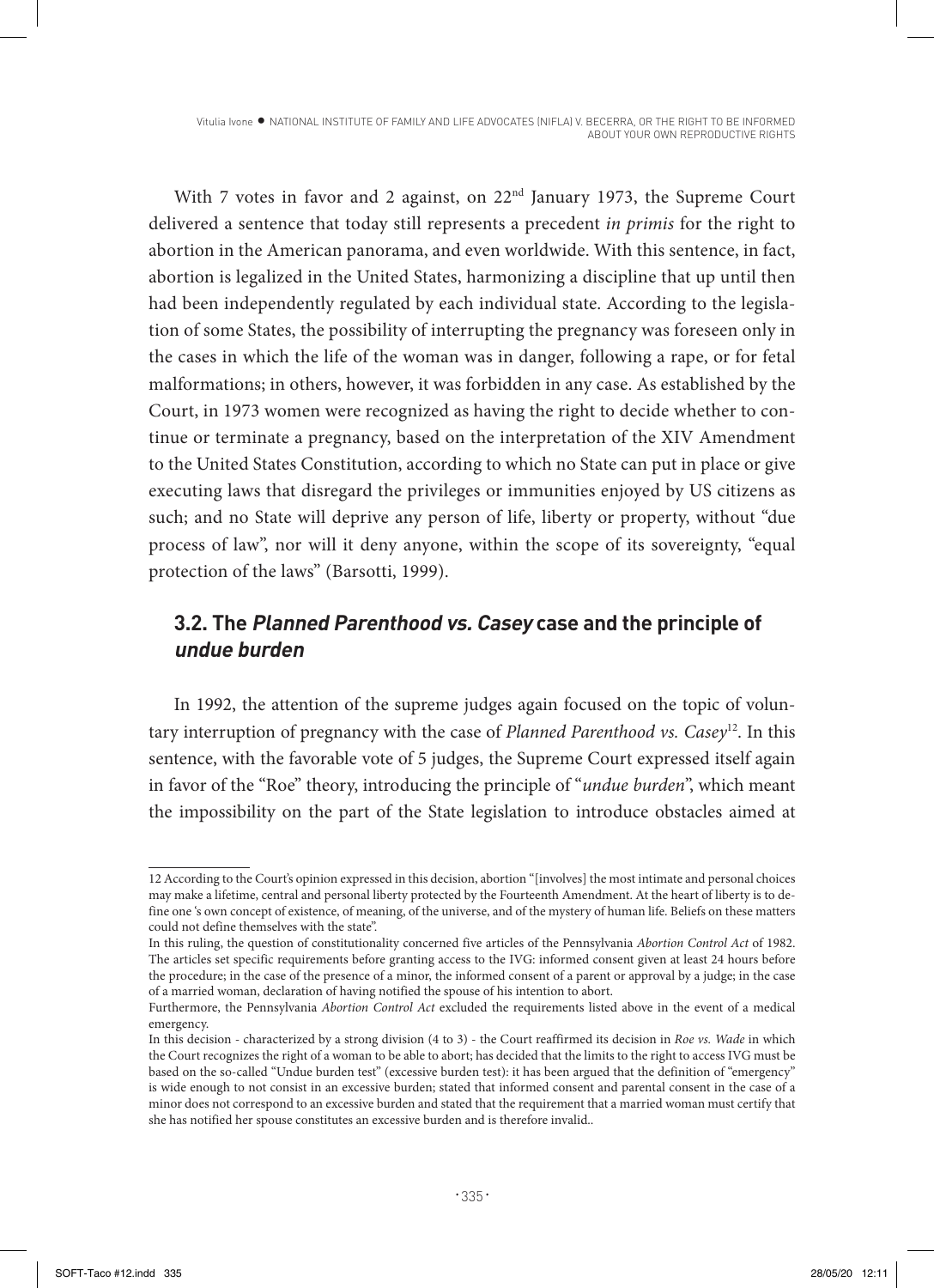making it more difficult for women to choose and implement abortion. The sentence of the *Planned Parenthood vs. Casey case* abandoned the "theory of semesters" in favor of the so-called fetal viability threshold<sup>13</sup>. According to the majority of judges, in fact, a fetus would be considered "vital" much earlier, perhaps at the twenty-second or twenty-third week of gestation: with such pronunciation, it was indicated to the States that they did not necessarily have to wait for the third quarter to ban the abortion. This is because - again according to the judges of the *Planned Parenthood vs. Casey* case - the technological progress in the medical field has rendered the temporal scan underlying the sentence on the Roe case obsolete.

In 1982, Pennsylvania had approved the *Abortion Control Act*, which required women to give their "informed consent" before abortions could be performed, and imposed a 24-hour waiting period on women willing to voluntarily stop pregnancy, during which information was provided on the practice they were about to perform, the possible side effects, the fate of the fetus, and the physical consequences that could be encountered. The *Abortion Control Act* also provided that minors - who had wanted to abort - should have obtained prior informed consent from their parents, except in cases of "hardship", in which a court can renounce this requirement; and that, except in "medical emergencies", a wife who intends to perform an abortion must inform her husband of her plans before carrying out the operation. Finally, the *Act* required that all Pennsylvania abortion clinics inform the state of their activities. *Planned Parenthood of Southeastern Pennsylvania* filed a lawsuit against the State, claiming that the *Abortion Control Act* violated the Supreme Court ruling in *Roe vs. Wade*.

In 1992, after many advances, the Supreme Court issued a ruling on this case, which reiterated what was stated in the *Roe vs. Wade* judgment, but at the same time supporting the constitutionality of most Pennsylvania laws. Taking up many of the arguments put forward about the Roe case, the Court first declared that a woman's decision to abort implies very important "liberty interests" and "privacy interests", which the *Constitution's Due Process Clause* protects from state interference. Read in conjunction, these interests form a "substantive right to privacy" that is protected from state interference in

<sup>13</sup> The sentence on the Roe case sought to find a balance between women's rights and the state's interest in protecting the potential life of the conceived. Judge Harry Blackmun had ruled that, with regard to the first thirteen weeks or so of pregnancy, states should fully respect a woman's right to abortion.

Starting from the second quarter, and up to the twenty-seventh week approximately, the States can intervene in the regulation of the procedure, but only in case of "reasonable danger for the health of the woman". Finally, during the last thirteen weeks of gestation, when most fetuses are "vital" (that is to say, able to survive outside the maternal womb), the States have an "urgent" interest in the child. and can therefore completely forbid abortion (except in cases where the pregnancy threatens the life or health of the woman, in which case it must always be allowed).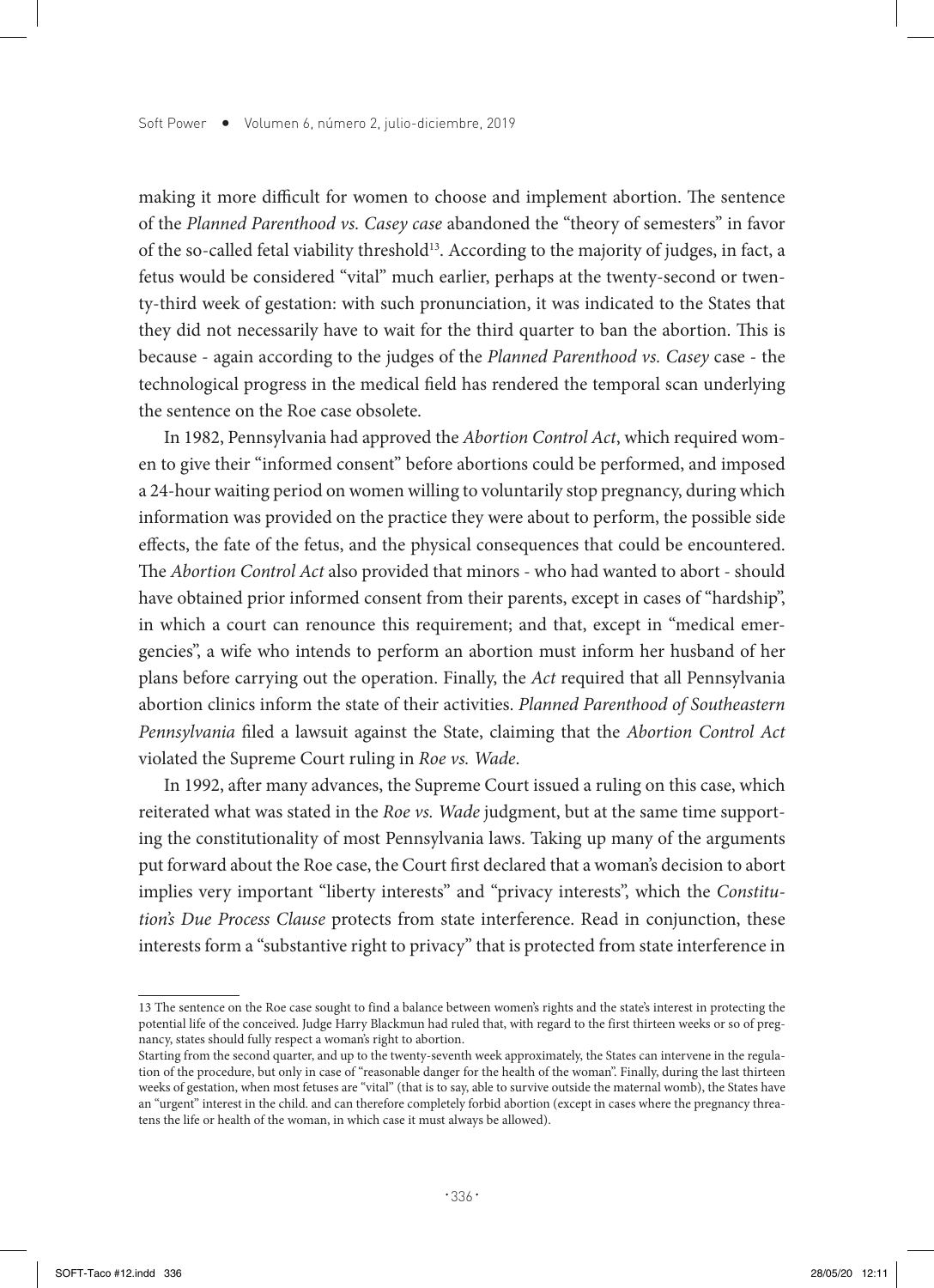fundamental issues such as marriage, procreation, contraception, family relationships, and child rearing. The Court then reiterated that this right also protects the abortive decision, because it involves equally personal questions about the autonomy of a woman's choices, her personal sacrifices, emotional and mental health and the fundamental right to define boundaries and determinations of one's life.

With the reaffirmation of the constitutional right to abortion, the Court then reiterated Roe's sentence. Firstly, according to the sentence, the States cannot prohibit abortions before the "viability point" (the point where the fetus is able to support life outside the womb), and secondly, that under no circumstances can States prohibit abortions that help preserve the life or health of the mother (Dworkin,  $1996$ <sup>14</sup>. To the same extent, the Court has also rejected some parts of Roe sentence, believing that the State can legally approve laws that protect the life and health of the fetus or mother in much wider circumstances. For example, while in the Roe case, the Court had ruled that the state could not regulate any aspect of pregnancy terminations performed during the first quarter, the Court then held that states could approve such regulations that had an effect on the first trimester of life of the fetus, but only to safeguard a woman's health, not to limit her access to abortion. Finally, the Court proclaimed that any regulation imposing a "substantial obstacle" that prevents a woman from obtaining a legal abortion is considered an "undue burden" that violates the constitutional right of women to abortion. With these new rules set by the decision *Planned Parenthood vs. Casey*, the Court examined the law of Pennsylvania and measured its constitutionality.

# **3.3. The Whole Woman's Health et al. vs. Hellerstedt sentence: the rule of continuity of the principle**

In the sentence *Whole Woman's Health et al. vs. Hellerstedt* of June 27, 2016, the United States Supreme Court again ruled on abortion, with a decision accepted as the most significant on the subject for more than twenty years, sanctioning the constitutional illegitimacy of two provisions of the State of Texas, provided for in *House Bill 2* (H.B.2.), which raised the safety standards required of clinics and professionals, specialized in abortion services (so-called *abortion providers*) (Siegel, 2016; Urley, 2016).

The first of the two provisions, the so-called *admitting-privileges requirement*, requires each structure to have a privileged contact with a hospital located less than 30

<sup>14</sup> For a detailed analysis of this volume, see Giordano – Langford (2017).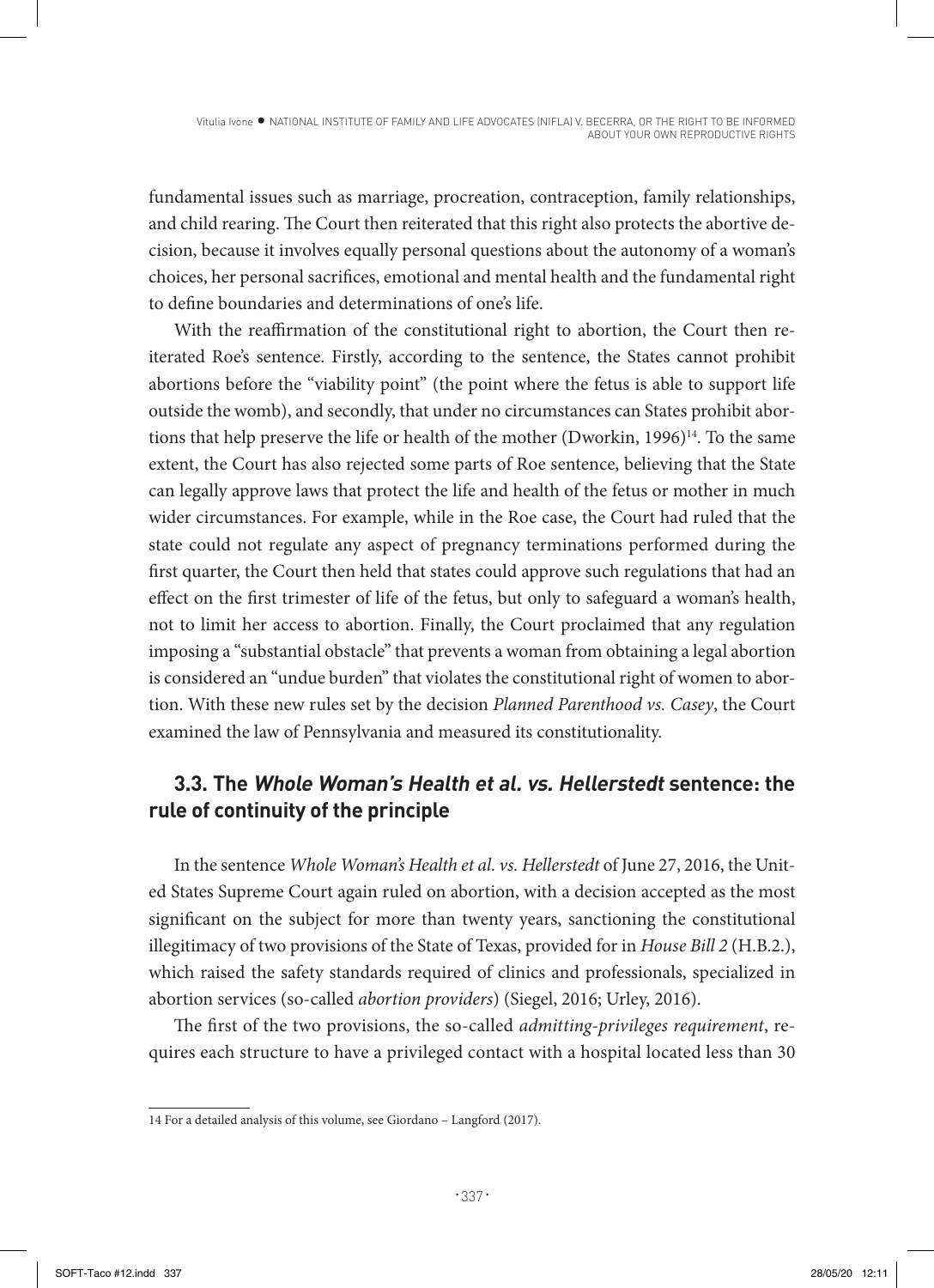miles away. The second, so-called *surgical-center requirement*, requires these structures to comply with the minimum safety standards set for surgical surgeries (Chieregato,  $2016$ <sup>15</sup>. According to a well-known anti-abortion strategy undertaken by many States, these measures have represented a classic example of a *Targeted Regulation of Abortion Providers* (TRAP). This formula refers to the numerous state provisions that, for the declared purpose of protecting health of women, impose increasingly stringent burdens and requirements on operators who practice abortive services to consistently reduce the number and, in doing so, limit the concrete exercise of the right to abortion.

The judges of the Court, with a majority of 5 to 3 (for a total of 8 judges instead of 9, due to the death of Judge Scalia not yet replaced at the time of the ruling), stated that the Texas law violated the principle of "undue burden", as already established in the 1992 sentence. The Court took the opportunity to specify the *undue burden test*, which is the principle according to which state provisions that impose an excessive burden on the right to abortion are constitutionally illegitimate, and have the purpose or effect of posing a substantial obstacle to women in the free exercise of their own will to abort. On that occasion, the Court warned about the risk on the right to decide on terminating a pregnancy if it was affected by health provisions that had little to do with promoting women's health. The words of the Court were the following: "as with any medical procedure, the State may enact regulations to further the health or safety of a woman seeking an abortion"; however *"*unnecessary health regulations that have the purpose or effect of presenting a substantial obstacle to a woman seeking an abortion impose an undue burden on the right". The political value of this sentence is affirmed by the opinions of one of the most authoritative judges of the Supreme Court, according to which

so long as the Court adheres to Roe v. Wade, and Planned Parenthood of Southeastern Pa. V. Casey, Targeted Regulation to Abortion Providers laws like H.B.2 that do little or nothing for health, but rather strew impediments to abortion cannot survive judicial inspection.16

<sup>15</sup> The author claims that "If at first sight the case would seem to concern solely the provision of health services, these measures have, on the contrary, profound implications on the constitutionally protected right of every woman to decide freely to terminate a pregnancy, recognized in the American order since the historic *Roe vs. Wade* case".

<sup>16</sup> The reference is to the US Supreme Court judge Ruth Bader Ginsburg who, in joining Judge Stephen Breyer in the majority opinion, wrote her fierce and concomitant opinion, warning the legislator that unnecessary medical restrictions on the right to abortion "*Will never be tolerated by the High Court*".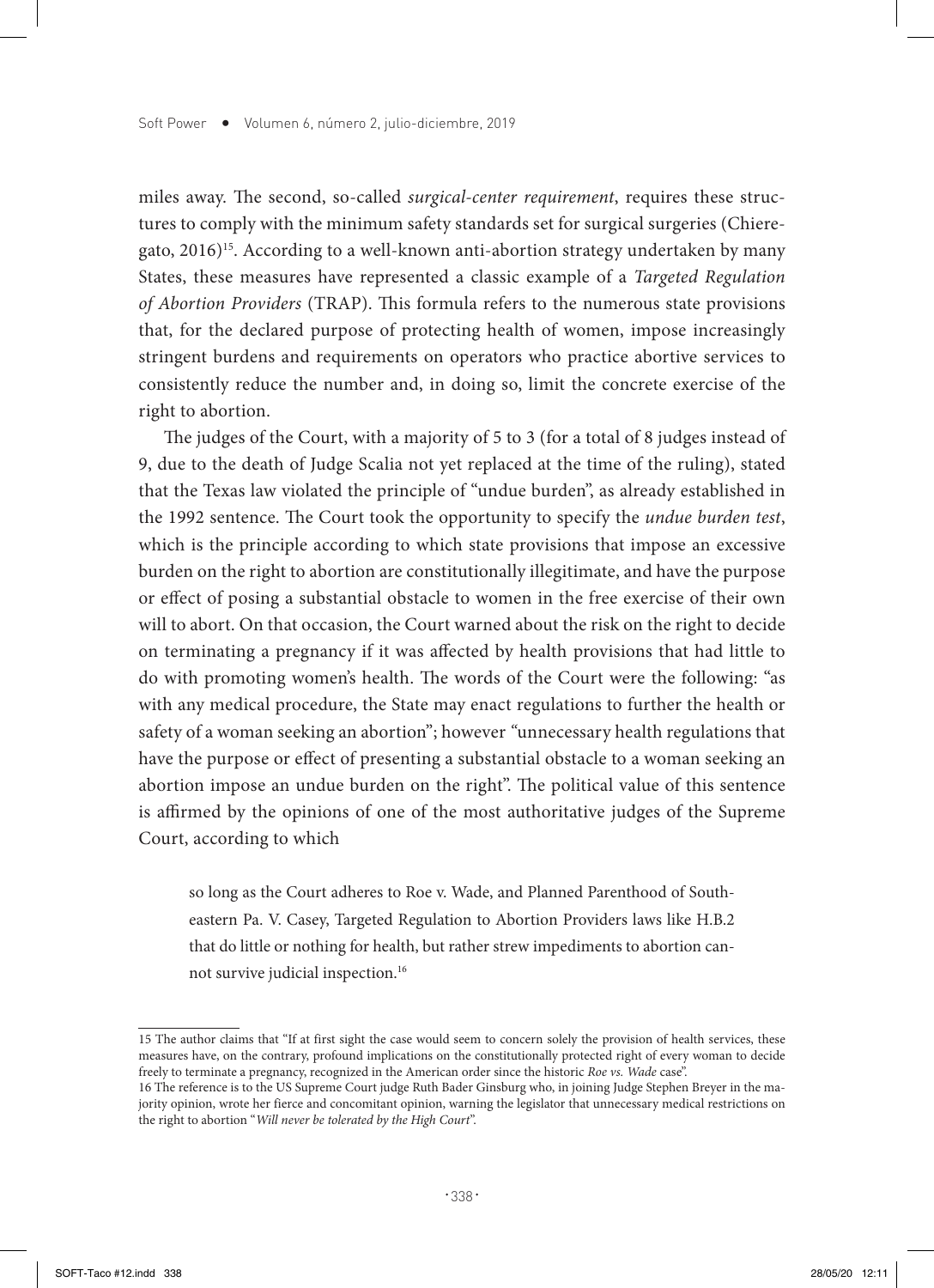## **4. Banning abortion as a current tendency in the USA**

Going back to dealing with abortion on several occasions, and using the power of *self restraint* in a limited way, demonstrates not only the importance of the issue for American society, but also the awareness of the Supreme Court about the political role it assumed in the matter under consideration. Abortion rights have been at the center of U.S. state legislation in the first three months of 2019, too. While some States have taken measures to protect access to abortion, these efforts have been overshadowed by more incisive attempts to restrict access. In fact, anti-abortion policy makers have wasted no time in revealing their goal: *banning abortion*. Although the overall number of restrictive abortion regulations introduced so far in 2019 is essentially the same as in the first quarter of 2018, the extreme nature of this year's impositions is unprecedented. The State of New York led the way when it issued the *Reproductive Health Act* on January 22nd, on the 46th anniversary of *Roe vs. Wade*. This new law has affirmed the right to abortion until the fetus is viable and when the life or health of the patient is at risk<sup>17</sup>. The same legislative provision also repealed the decision of the State according to which abortion is provided by a doctor. Similar legislation was passed by the first legislative chamber in New Mexico<sup>18</sup>, Rhode Island and Vermont. With the addition of New York, 10 States have established legal protection for abortion. In particular, conservative state legislatures are trying to issue abortion bans in the hope of initiating a lawsuit that will give the U.S. Supreme Court, and its majority of conservative judges, ample opportunities to undermine or eliminate abortion rights.

The legislation in question in 28 States prohibits abortion in various ways, introducing rules that automatically make abortion illegal if the provisions of the *Roe vs. Wade case* were overturned, or by imposing gestational age prohibitions that prohibit abortion at a specific point in pregnancy (such as at 6, 18 or 20 weeks after the last menstrual period) or lay down rules prohibiting abortion based on fetal characteristics (such as sex, race or disability); or, finally, rules to prohibit specific types of abortion. These regressive attacks on the right to abortion are only part of the story. Concerned about the future of

<sup>17</sup> The law of the State of New York would extend the guarantee of state coverage of contraceptives, requiring private insurance plans to cover, without shared costs, all the contraceptives approved by the FDA, emergency contraception and male and female sterilization. It would also allow members of private and Medicaid health programs to obtain a 12-month supply of their chosen contraceptive method.

<sup>18</sup> The law of New Mexico would extend the existing law up to the request for private insurance plans to cover, at no shared cost, at least one of each type of contraceptive approved by the FDA (including any type that a supplier considers medically necessary), emergency and sterilization contraception, as well as maintenance and follow-up services. It would also require the Medicaid state program to cover 12 months of contraceptive prescription.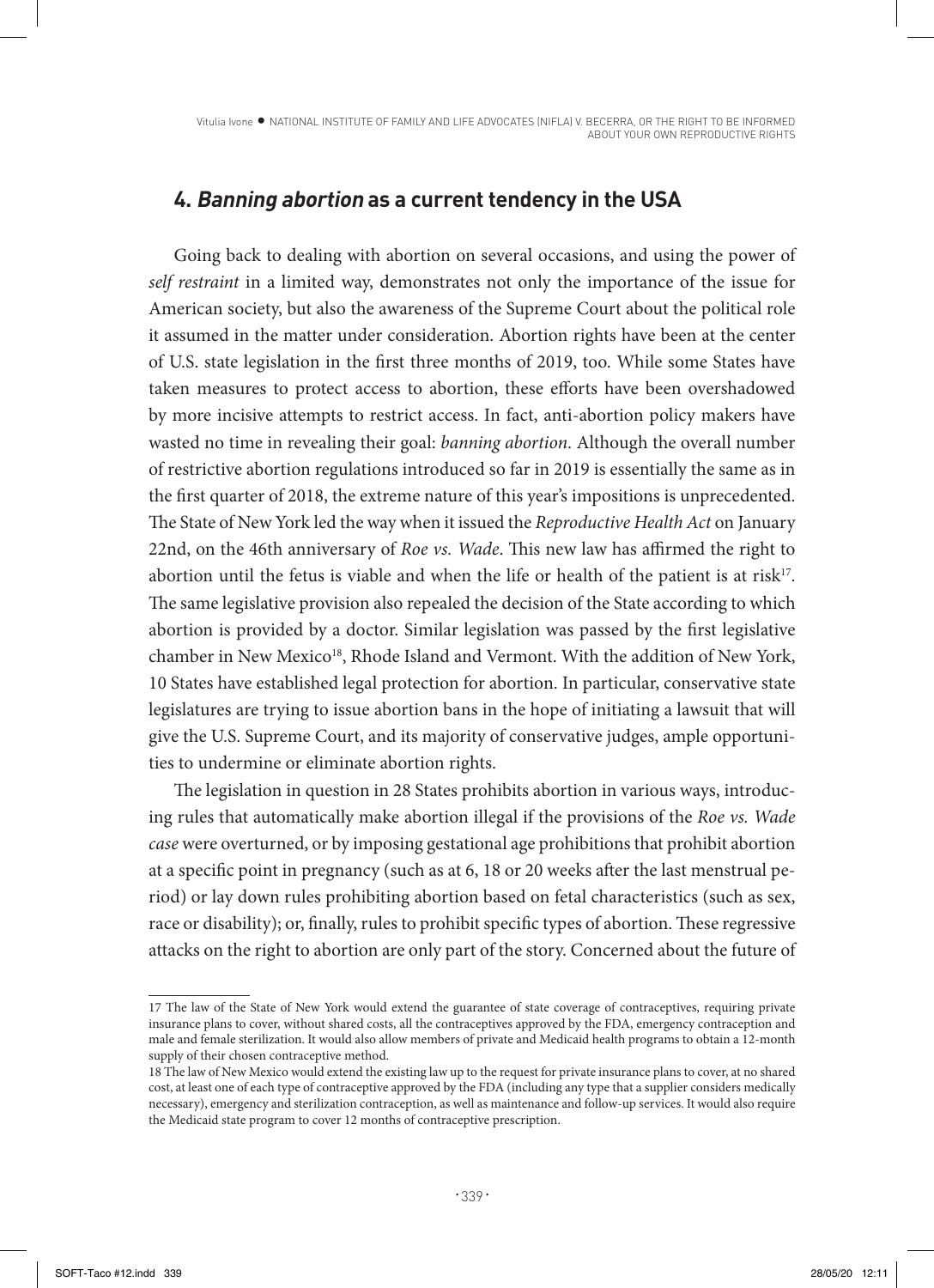such rights under the aegis of a hostile U.S. Supreme Court, progressive lawmakers in 13 States are pursuing legislation that affirms abortion rights, establishing a legal standard for such practice or repealing existing restrictions.

Meanwhile, although these rights are at the center of many state legislatures, reproductive health problems linked to access to contraceptives and sexual education have also been discussed and addressed. In particular, both are under the lens of politics: the request for complete sex education in schools, as well as a legislation, which would ensure the coverage of contraceptives in health insurance plans, allowing pharmacists to write prescriptions for their free use. More specifically, in the first quarter of 2019, the governors of four states (Arkansas, Kentucky, Mississippi and Utah) signed a total of eight measures prohibiting abortion and other related reproductive rights. Similar measures had already been approved in Arkansas and Georgia and had been adopted by a legislature chamber in six other states. While the approaches vary from state to state, one thing is clear: these efforts to ban abortion violate the fundamental indications of the United States Supreme Court that protect abortion rights in a general sense, limiting the possibility of a state contracting or the right of access.

The most important trend in the restrictions on abortion rights are those legislative documents that prohibit abortion at six weeks, once a fetal heartbeat has been detected. Until the end of March 2019, these restrictions were enacted in Kentucky and Mississippi, approved in Georgia, while one of the chambers was approved in Missouri, Ohio and Tennessee. The new law in Kentucky would have entered into force immediately, but a federal district court issued an order that blocked its execution. The legislation of the Mississippi should come into force in July. Only two other states, Iowa and North Dakota, have issued bans on abortion during the first six weeks of pregnancy, which have been canceled by the courts<sup>19</sup>.

<sup>19</sup> These bans have also been extended to other states: the governors of Arkansas and Utah have approved the prohibition of abortion at 18 weeks of pregnancy, allowing - for the first time - that abortion be practiced in this temporal stage of the pregnancy of a woman. Kentucky has banned abortion based on the alleged fetus race or sex or based on the diagnosis of a genetic abnormality (this law, like the law of Kentucky banning abortion at six weeks, is not in effect due to of an ongoing legal action), and Utah has enacted a law banning abortion when a fetus is diagnosed or thought to have Down syndrome: this law should come into effect in May. Currently there are eight states that prohibit abortion for sex selection purposes. Furthermore, Arkansas and Kentucky would become the fifth and sixth states to ban abortion if Roe v. Wade was turned upside down.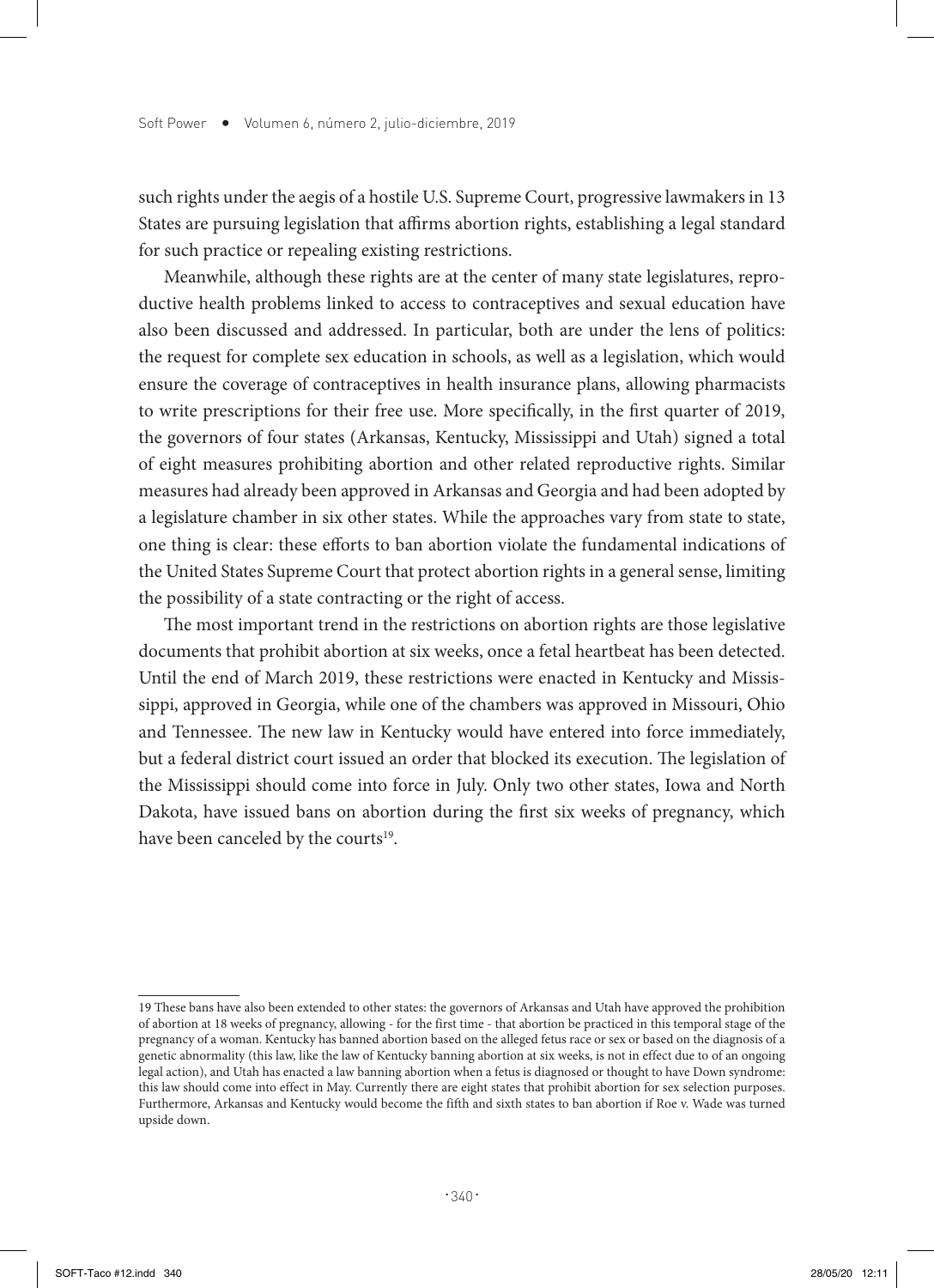## **5. What if Roe vs. Wade was overturned?**

Basically, since the *Roe vs. Wade* case, the Supreme Court has consistently reaffirmed the fundamental right to abortion, allowing - at the same time - new limits to a woman's ability to exercise the right to voluntary interruption of pregnancy (Siegel, 2008). The composition of the Court - after the appointment of Judge Brett Kavanaugh in 2018 became more conservative, and it was clearly expected that more States would contest the protections produced in the *Roe vs. Wade* case, limiting abortion in the early stages of pregnancy. Indeed, changes to the composition of the United States Supreme Court in 2018 raised the possibility that the *Roe vs. Wade* case could be seriously undermined - or even overturned - essentially leaving decisions concerning the legalization of abortion to the individual States.

A reversal of the *Roe vs. Wade* case could establish an alternative legal route, a widely seen tactic as an attempt to provoke a legal challenge to a pillar decision for fundamental rights. In fact, many of these prohibitions - approved by the states - have been blocked by court orders that lead to further legal action. Other prohibitions were issued after Roe was designed to be "triggered" and take effect automatically, or following a rapid state action if Roe was overthrown. As mentioned above, several States even have laws declaring the intention to ban abortion to the extent allowed by the US Constitution, making clear the desire to stop access to abortion in the individual State. Meanwhile, lawmakers in some states have passed laws to protect abortion rights without relying on the Roe decision. Most of these policies prohibit the state from interfering with the right to obtain an abortion before the vitality of the fetus or when it is necessary to protect a woman's life or health.

In other words, despite the weightiness of the *Roe vs. Wade* case and the extensive literature created around the decision, the laws of individual States carry out projects aimed at limiting the operation of the constitutional right to voluntary interruption of pregnancy in accordance with a political vision aimed at compressing rights and increasing controls. Precisely in this sense, the State of Alabama, on May 14, 2019 approved - with a Republican majority - the *HB 314 law* which prohibits abortion even in cases of rape and incest. The only exceptions are the serious risk for the health and life of the mother, but the danger must be documented. Outside these cases, abortion is punished as a class A crime (up to 99 years in prison, excluding mothers). It is therefore a law that could lead to the challenging of the "Roe vs. Wade case" before the Supreme Court.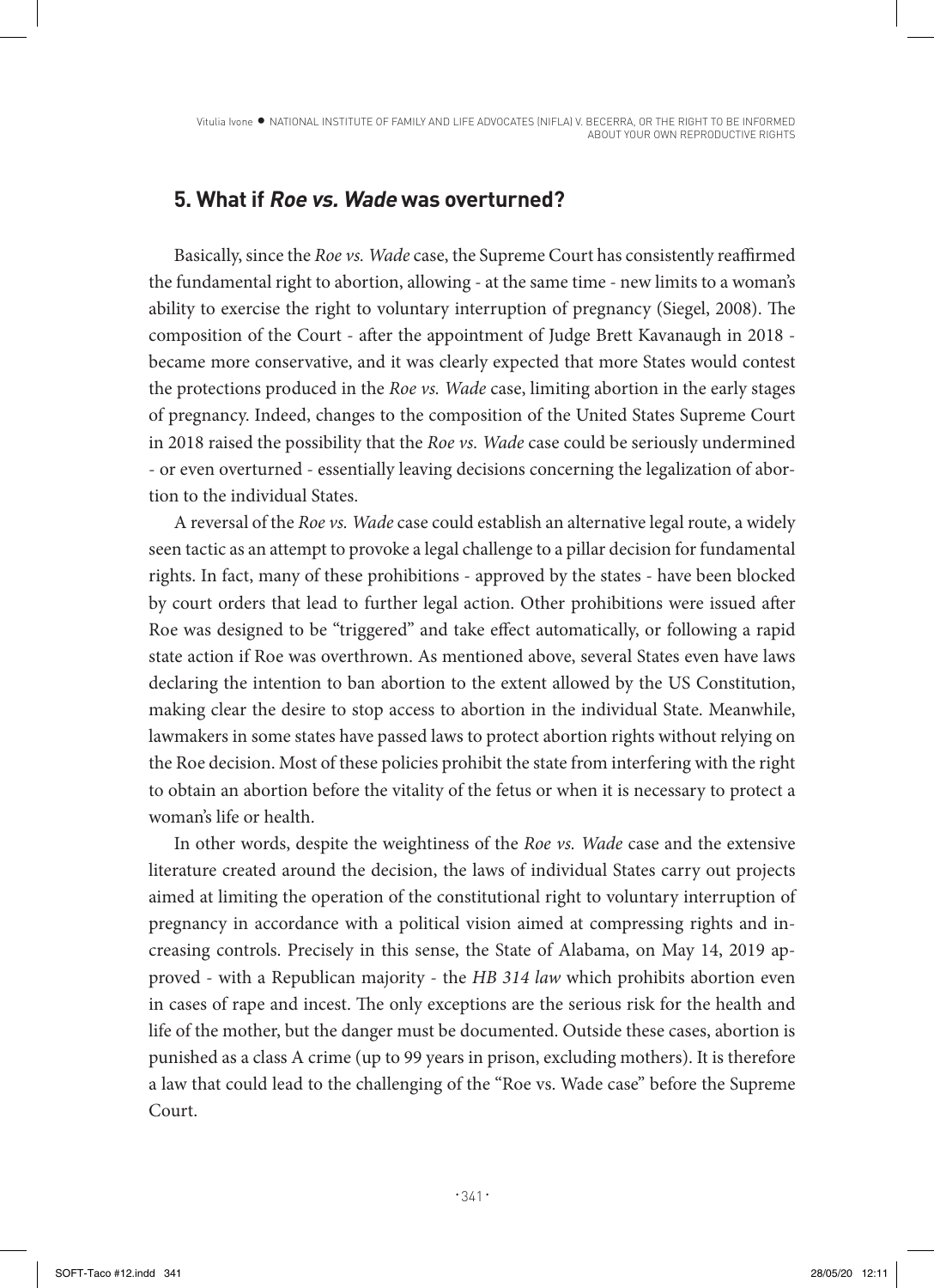After the approval of the law in Alabama, which prohibits abortion even in the event of incest or rape, another U.S. State is preparing to launch a new tightening on the termination of pregnancy. In fact, the Senate of Missouri has approved a law that limits the period in which one can abort. It is limited to eight weeks compared to the current 21 weeks and six days<sup>20</sup>. The only exceptions are cases of "medical emergencies", but even in this case rape and incest. Now we need the vote of the State Chamber, controlled by Republicans like the Senate.

#### **6. Some conclusive thought**

After what seemed like a barrage of legislative attacks on abortion rights last month, some States are hitting back by strengthening their laws to protect the right to an abortion. Illinois, Maine, Nevada, New Jersey, New York, Rhode Island, and Vermont have all passed legislation this year, expanding access to abortion in various ways. In the current political climate, where some fear that *Roe v. Wade* is in danger of being gutted or overturned, state legislatures are a key battleground in the abortion fight. Legislatures and courts alike have been testing the very limits of the constitutional protections cemented in *Roe*. As deference to *Roe* wavers in the courts, advocates of abortion access are paying close attention to enacting proactive legislation as a strategy.

New York's Reproductive Health Act, passed this January, is a sweeping measure that codifies the protections of *Roe* within state law. The NY law regulates abortion as healthcare, rather than a criminal act, and expands the types of qualified healthcare professionals that may provide abortion. It also extends post-24 week protections where a pregnant individual's health or life is in danger, or the fetus is not viable. New laws in Rhode Island, Illinois, and Vermont were also signed into law earlier this month, providing broader protections for individuals seeking abortion care. For reproductive rights advocates, these are legislative victories that come on the heels of a decades-long battle.

Before the most recent wave of proactive legislation, just eight states had statutes codifying the right to an abortion up to viability, according to data published by the Center for Public Health Law Research's Abortion Law Project. Available on LawAtlas.

<sup>20</sup> This is also playing out on the national stage as the Fifth Circuit in *June Medical v. Gee* seemingly sent a direct challenge to Whole Woman's Health where the Fifth Circuit upheld Louisiana abortion restrictions that were basically identical to the Texas restrictions that were struck down. How June Medical is ultimately resolved will have ramifications for telemedicine in this particular context.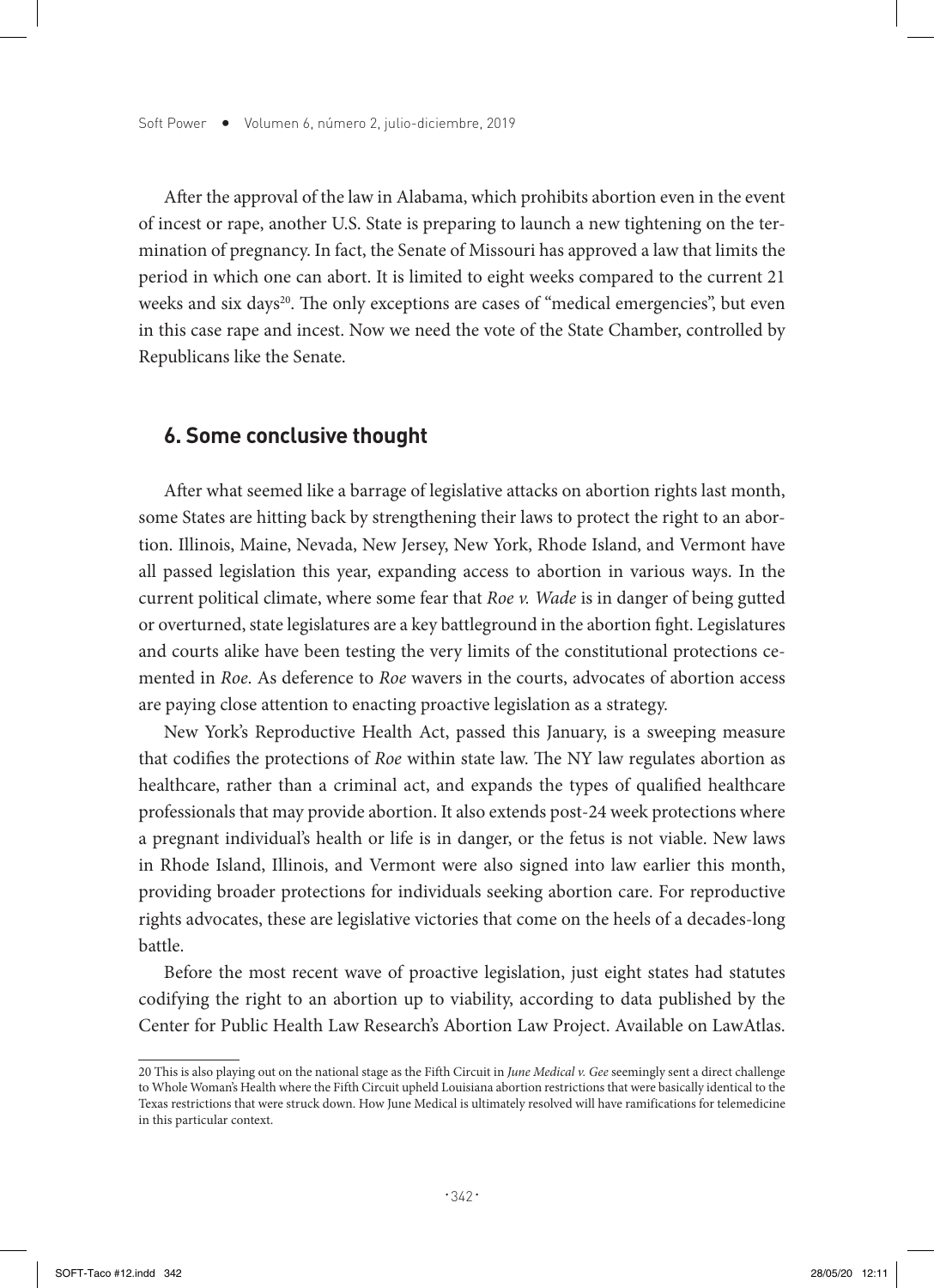org, the data also explore court opinions that interpret state constitutional provisions, such as the right to privacy, as protecting abortion rights. State law initiatives such as these are significant for a few reasons. Most obviously, they unequivocally guarantee the right to abortion by enshrining protections in statutory law, meaning that even if the courts fail to uphold the decision in *Roe*, citizens in states like New York would still have abortion access. Additionally, public support for these laws could help to remove the stigma surrounding abortion and frame it as healthcare, rather than continuing to criminalize abortion providers and their patients.

Furthermore, there's an increasing chance that states will feel encouraged to follow suit by passing similar legislative measures, as demonstrated this year. Though not always rooted in evidence-based practice, states have the ability to set an example for other lawmakers and lead the way for further innovation. We've seen instances of how legislation can catch on like wildfire at the state level, for better or worse. Fetal heartbeat bans and many other types of state abortion restrictions are proposed as a result of "model legislation" pushed out by special interest groups in a nationwide strategy. With abortion rights perceived to be under threat at the federal level, some advocates are taking a page out of their opponents' playbook by enacting proactive state laws.

As these battles unfold in state legislatures, it is important to remember who will be the most affected. Lawmakers in Illinois claimed to be "building a firewall around Illinois to protect access to reproductive healthcare for everyone". While privileged women with the means to travel across state lines will continue to have access to the services they need, historically it was black and brown bodies who had their autonomy stripped away by oppressive political and social institutions. Today, women of color still seek abortions at a much higher rate than white women do, attributed to the lack of affordable healthcare and other manifestations of institutionalized racism. When 75 percent of women seeking abortion are low-income, barriers to safe abortion care hit hardest among those lacking the resources. So while state-by-state initiatives are a crucial tool that finally seems to be paying off in the fight for reproductive justice, the larger challenge ahead is ensuring that access to healthcare is no longer dependent upon a person's income level or zip code (A.R. Ghorashi, 2019)<sup>21</sup>.

It is legitimate the concern of a restrictive view about the rights that the population deemed acquired in the catalog of fundamental values. While considering that a different political orientation, physiologically, brings with it changes that affect the

<sup>21</sup> *When It Comes to Abortion Restrictions, State Legislatures Try Fighting Fire with Fire*, in *blog.petrieflom.law.harvard.edu*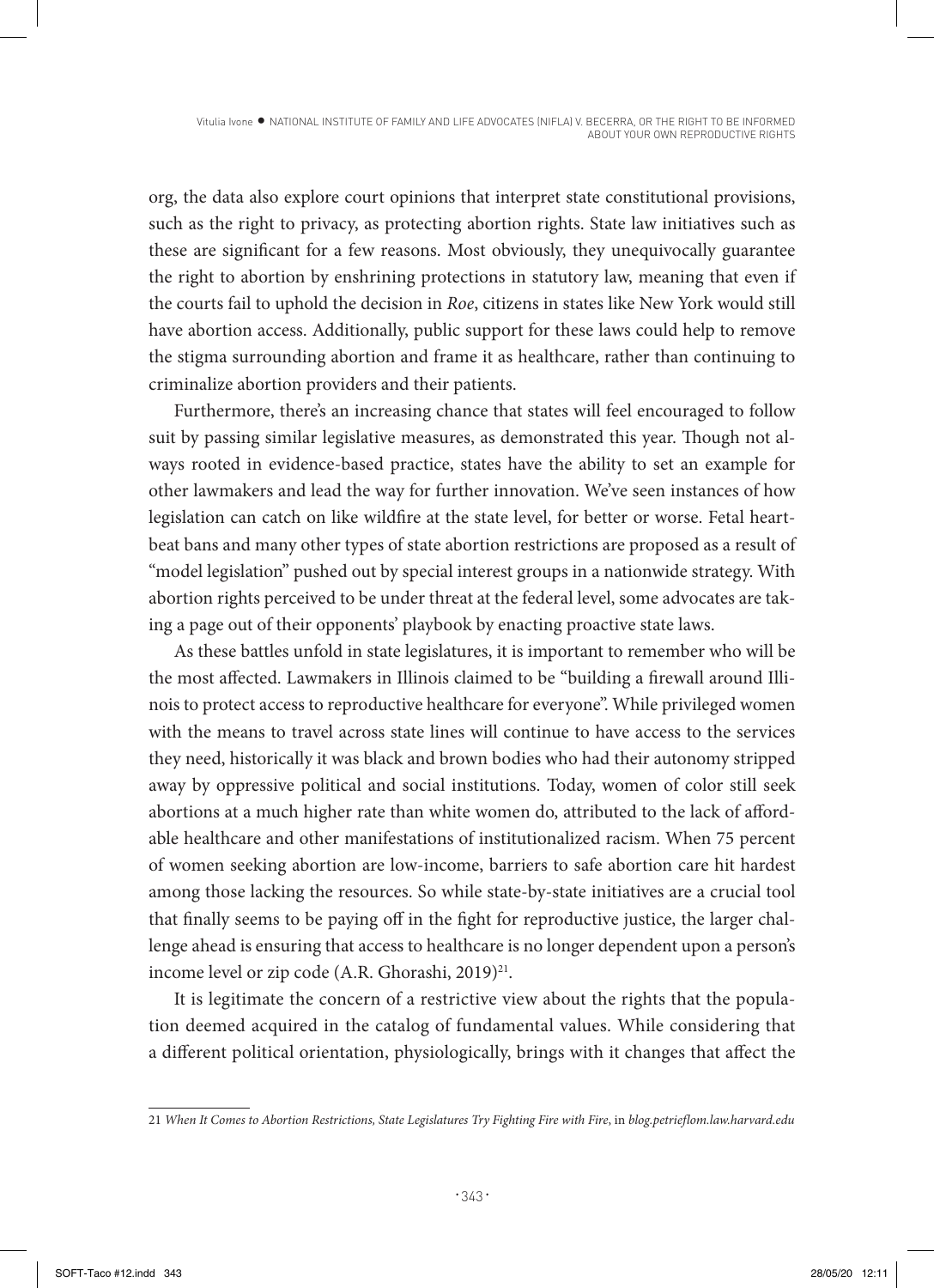lives of citizens, the case in question has a particular value because it is based on a deceptive assumption and postulates the denial of a right that has its roots in the principle of self-determination of the woman in the choices concerning her person. The difficult events concerning the right to voluntarily interrupt pregnancy also reflects the decision regarding the extension of the personality to the fetus, which cannot be dealt with here. It is plausible to say that it is the task of the Constitution to allow or prohibit abortion explicitly, avoiding the judge "having to face an impossible interpretative undertaking that would inevitably lead him to an arbitrary decision" (Dwork- $\sin(1996)^{22}$ . Therefore, if it is the Court's task to faithfully interpret the Constitution and safeguard its values, through which popular sovereignty is exercised, the task of replacing the state legislator is not given. It is thus only up to the State to regulate the matter, and therefore establish the deadline to which a woman is allowed to terminate the pregnancy.

In the background, suggestions and reflections remain which have given voice to daring and truthful considerations: generally women who choose to have an abortion neither wished nor wanted to get pregnant. If they find themselves in this state, it is because men are in control of sexuality, define the conditions, decide and impose the moment and the way in which the relationship must unfold, attribute a stigmatizing social meaning to female employment of contraceptives - an act interpreted as a permanent and universal declaration (direct to all) of a woman's sexual availability and, therefore, also as a denial at the root of the possibility of being raped (Mackinnon, 2012). This vision coincides with the battle for reproductive freedom that for a long time did not contemplate the right of women to oppose a rejection of an unwanted sexual relationship (Lonzi, 1971)<sup>23</sup>. In American iconography, the right to abort - despite the work of sensitive jurists - has not been perceived as freedom from the reproductive consequences of a sexuality defined by men and centered on the heterosexual genital relationship. This absence of paradigm has prevented it from reflecting and concretely express the conditions of gender inequality. As stated, "As long as women do not exercise control over their sexuality, abortion will facilitate the sexual avail-

<sup>22</sup> Taking into mind "If a fetus is a constitutional person, then states not only may forbid abortion but, at least in some circumstances, must do so".

<sup>23</sup> The author states that "Conception is the result of a violence of male sexual culture on women, which is then empowered by a situation that instead has suffered. By denying them the freedom to abort, man transforms his abuse into a woman's fault. By granting her such freedom, man relieves her of her condemnation by drawing her into a new solidarity that remotely removes the time when she asks herself if she goes back to culture, that is to say to man's dominion, or to anatomy, or natural destiny, the fact that she becomes pregnant". And again: "The legalization of abortion and even free abortion will serve to codify the voluptuousness of passivity as an expression of the female sex (..) The woman will seal the phallocratic sexual culture through a de-dramatized exercise of her use".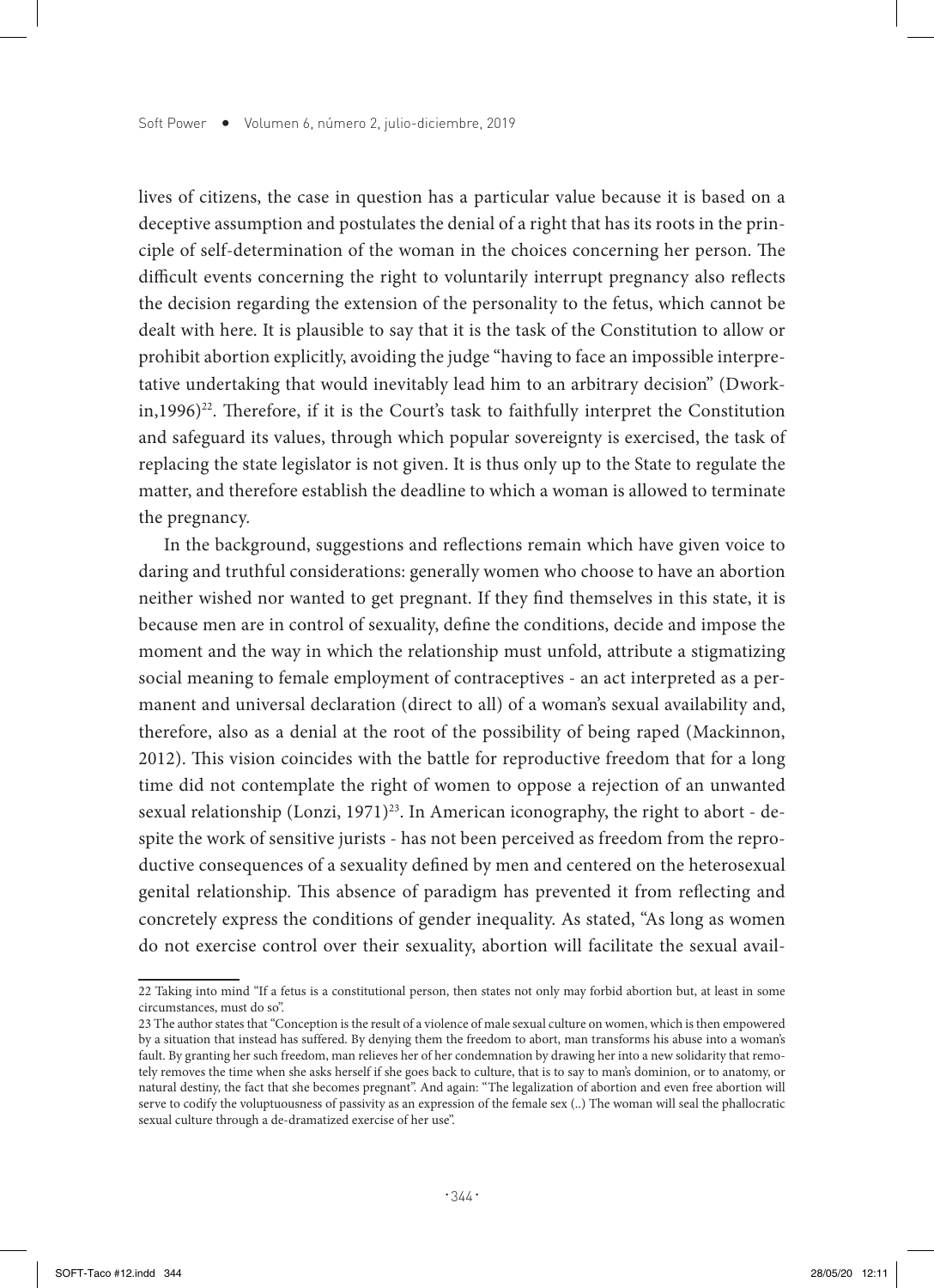Vitulia Ivone • NATIONAL INSTITUTE OF FAMILY AND LIFE ADVOCATES (NIFLA) V. BECERRA, OR THE RIGHT TO BE INFORMED ABOUT YOUR OWN REPRODUCTIVE RIGHTS

ability of women. In other words, in conditions of gender inequality, sexual liberation understood in this way does not free women, but male sexual aggression" (Mackinnon, 2012).

The reference made by the Roe sentence to the doctrine of *privacy* identifies a concept of State that limits its interference in individual choices so that everyone can interact freely and consensually on an equal footing. However, given that the intimate sphere is certainly the battleground between opposing ways of understanding emotional relationships and possible consequences, it is there that the inequality between men and women manifests itself and it is precisely for this reason that feminism has strongly asserted that the staff is political. Therefore, in the present time, the places of existence of women where the vulnerability of their condition is most revealed - power over body, heterosexual relationships, reproduction, affective life -, coincide with the areas in which the violence is physical and psychologically perpetrated, marital rape, exploitation of female labor (Giolo,2012; Faralli, 2015; Casadei, 2017). Even the role of hard-working barrier, carried out over time by the American Supreme Court, gives way to intolerance and insensitivity towards the path of individual rights and freedoms. To the militant jurist the role of sentinel of rights.

## **References**

- Adams, A. (2005). Aborting Roe: Jane Roe questions the viability of Roe v. Wade*. A Texas Review of Law & Politics, 9*(2).
- Barsotti, V. (1999). *L'arte di tacere (Strumenti e tecniche di non decisione della Corte suprema degli Stati Uniti)*. Torino: Giappichelli.
- Casadei, T. (2017). *Diritto e (dis)parità Dalla discriminazione di genere alla democrazia paritaria*, Roma: Aracne.
- Chen, E. J. (2014). Restoring Rights for Reproductive Justice. I*The American University Journal of Gender, Social Policy & the Law, 22*(2).
- Chieregato, E. (2016). *La Corte Suprema condanna la chiusura delle cliniche abortive: un commento a Whole Woman's Health et al. v. Hellerstedt,* in *AIC.*
- Dworkin, R. (1996). *Freedom's Law The moral reading of the american constitution.*  Oxford University Press, p. 87.
- Faralli, C. (2015). Donne e diritti. Un'introduzione storica. In: *Donne, diritto, diritti. Prospettive del giusfemminismo*. Torino: Giappichelli, p.12.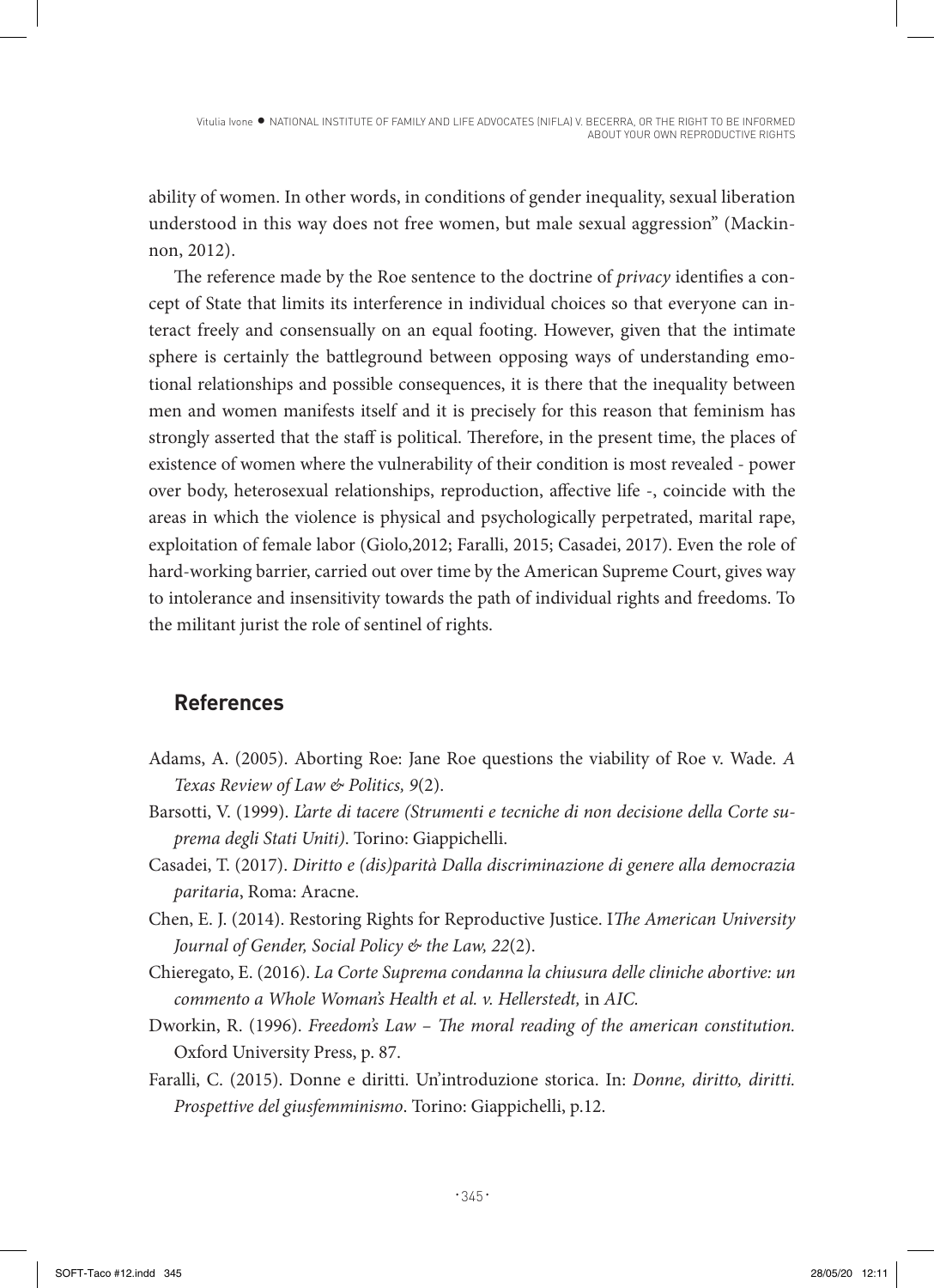- Ghorashi, A. R. (2019). *When It Comes to Abortion Restrictions, State Legislatures Try Fighting Fire with Fire*. Retrieved from: *blog.petrieflom.law.harvard.edu*
- Giolo, O. (2012). Le "periferie" del patriarcato. L'uguaglianza, i diritti umani e le donne, in Th. Casadei (a cura di), *Diritti umani e soggetti vulnerabili*. Torino: Giappichelli, pp. 119-142.
- Giordano V. & Langford P. (ed.) (2017). *Judical decision-making: Artificio razionalità – Valori.* Torino: Giappichelli, p. 39.
- Hart Ely, J. (1996). *On Constitutional Ground*. Princenton, New Jersey: Princeton University Press, p. 284.
- Howe, A. (2014). *Court strikes down abortion clinic "buffer zone": In Plain English*, SCO-TUS blog (Jun. 27, 2014, 5:22 PM), https://www.scotusblog.com/2014/06/courtstrikes-down-abortion-clinic-buffer-zone-in-plain-english/
- Yarnold, B. M. (1995). Abortion Politics in the Federal Courts Right Versus Right. Westport, Conn: Praeger, p. 10.
- Linton, B. (2012). *The Legal Status of Abortion in the States If Roe V. Wade Is Overruled*, By Linton, in *Law & Medicine, 27*(3).
- Lonzi, C. (1971). *Sessualità femminile e aborti*, Milano.
- Mackinnon, C. (2012). Privacy vs eguaglianza: a partire dal caso Roe vs Wade*.* In *Le donne sono umane?* Roma-Bari: Laterza.
- Pomeranz, J. L. (2019). Abortion Disclosure Laws and the First Amendment: The Broader Public Health Implications of the Supreme Court's Becerra **Decision**. *American Journal of Public Health,* March.
- Rizzieri, A. (2001). *L'aborto nella giurisprudenza della Corte Suprema degli Stati Uniti*, in *La nuova giurisprudenza civile commentata*, 3.
- Scheb, J. M. Scheb, J. M. II (2002). *Foundations of American Law, i*n *An Introduction to the American Legal System*, pp. 5-6. Albany, NY: West Thomson Learning.
- Siegel, R. (2008). Dignity and the Politics of Protection: Abortion Restrictions Under Casey/Carhart. *Yale Law Journal*, 117, 1694.
- Siegel, R. (2016). *Why the Supreme Court's new abortion ruling really matters: The standard in* Whole Women's Health vs. Hellerstedt *will change law across the nation*, in *NY Daily News*, 27 June 2016. Retrieved from: http://www.nydailynews.com/opinion/reva-siegel-court-new-abortion-ruling-matters-article-1.2690337.
- Urley, L. H. (2016). Supreme Court firmly backs abortion rights, tosses Texas law. *Reuters*, 28 June 2016, in http://www.reuters.com/article/us-usa-court-abortionidUSKCN0ZC0JL.